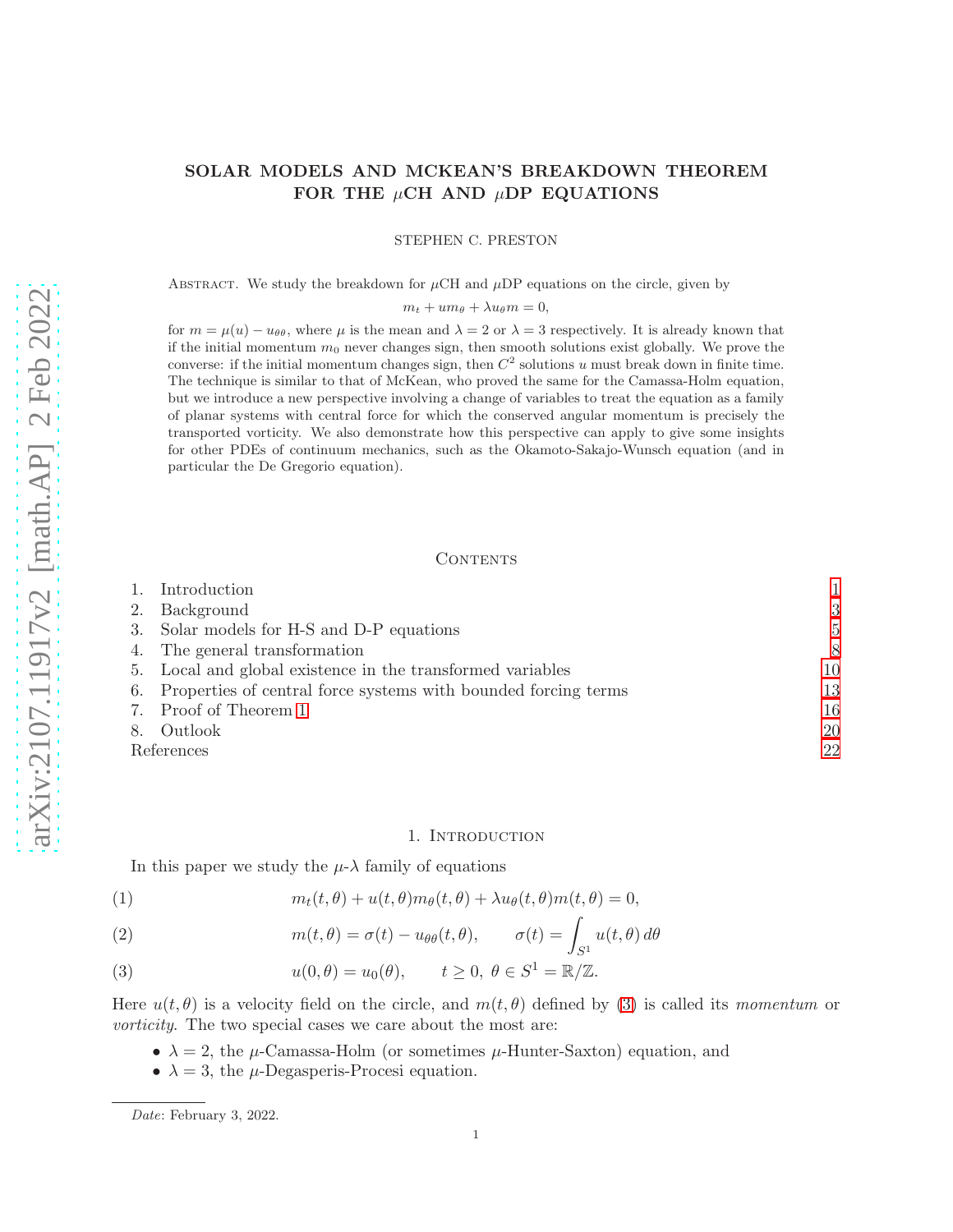Our interest is in whether solutions exist for all time  $t \geq 0$ , or if they break down at some  $T > 0$ , given an initial condition  $u_0$ . We will work with solutions  $u(t, \cdot) \in C^2(S^1)$ , assuming that  $u_0 \in C^2$ and  $m_0 \in C^0$ .

Integrating [\(1\)](#page-0-2) over  $\theta \in S^1$  gives, after an integration by parts, the fact that  $\sigma'(t) = 0$ , so that for the remainder of the paper we will denote in [\(2\)](#page-0-3)

<span id="page-1-1"></span>(4) 
$$
\sigma = \int_0^1 u_0(\theta) d\theta.
$$

If  $u_0$  is such that  $\sigma = 0$  in equation [\(4\)](#page-1-1), then the breakdown picture is mostly understood by work of Sarria-Saxton [\[30,](#page-22-0) [31\]](#page-22-1), who showed that if  $\lambda \in [-1,1]$  then all solutions of  $(1)-(3)$  $(1)-(3)$  are global in time; if  $1 < \lambda \leq 5$ , then there exist  $u_0$  such that solutions break down with  $u_{\theta}(t, \theta_*)$  approaching negative infinity for some  $\theta_* \in S^1$ ; and for all other values of  $\lambda$ , there is an initial condition such that breakdown happens everywhere. For  $\lambda = 2$  with  $\sigma = 0$ , the equation becomes the Hunter-Saxton equation [\[15\]](#page-22-2), and its explicit solution together with the geometric interpretation in terms of spherical geodesics were given by Lenells [\[23\]](#page-22-3). In particular all solutions break down in finite time with  $u_{\theta} \to -\infty$  on a discrete set. If  $\lambda = 3$  with  $\sigma = 0$ , the equation [\(1\)](#page-0-2) is the second derivative of the inviscid Burgers' equation  $u_t + uu_\theta = 0$ , for which all solutions break down in finite time as pointed out in Lenells-Misio lek-Tiglay  $[24]$ . We will review these computations in Section [2.](#page-2-0)

When  $\sigma \neq 0$  the situation is more complicated: for some smooth  $u_0$  the solution may break down, while for other smooth  $u_0$  the solution exists globally. Here we settle the question of precisely which initial conditions lead to breakdown for the two simplest and most important special cases  $\lambda = 2$ and  $\lambda = 3$ . This theorem is inspired by the result of McKean [\[25\]](#page-22-5), who proved the same for the Camassa-Holm equation, which is [\(1\)](#page-0-2) but with [\(2\)](#page-0-3) replaced by  $m = u - u_{\theta\theta}$ . Our proof is inspired by that one, and the simplified version given in [\[16\]](#page-22-6).

The main novelty of our approach is that we introduce a new central-force model which describes the equation more geometrically. We consider a family of particles in the plane depending on  $\theta \in S^1$ , such that  $\eta_{\theta}(t, \theta)$  is zero if and only if the particle is at the origin. These particles in the plane are subject to a central force, and the conserved angular momentum is precisely the transported vorticity of the Euler-Arnold equation. Unless the central force is sufficiently large, particles with nonzero angular momentum will orbit, like planets in the solar system. However if the angular momentum vanishes, then it is possible (and relatively easy) for a particle to reach the origin in finite time. Thus if the angular momentum is always of the same sign, all particles orbit forever, while if it changes sign, then breakdown can occur. The details still depend on the particular equation, however.

<span id="page-1-0"></span>**Theorem 1.** Suppose the initial velocity  $u_0$  is  $C^2$  on  $S^1$ , and let  $m_0(\theta) = \sigma - u''_0(\theta)$  be the initial momentum. Assume that either  $\lambda = 2$  or  $\lambda = 3$ . Then the solution u of [\(1\)](#page-0-2)–[\(3\)](#page-0-1) exists and remains in  $C^2$  for all time if and only if  $m_0$  never changes sign on  $S^1$ . If  $m_0$  does change sign, then  $u_\theta(t, \theta_*)$ approaches negative infinity in finite time at a value  $\theta_* \in S^1$  where  $m_0$  changes from positive to negative.

The fact that  $m_0 \geq 0$  or  $m_0 \leq 0$  everywhere implies global existence is well-known: if  $\lambda = 2$  it was proven in the original paper of Khesin-Lenells-Misiolek [\[17\]](#page-22-7) which introduced the  $\mu$ CH equation, and if  $\lambda = 3$  it was proven in the original paper of Lenells-Misiobek-Tiglay [\[24\]](#page-22-4) which introduced the  $\mu$ DP equation. We give a different proof which makes a bit more clear geometrically why this works and generalizes to other equations of the form [\(1\)](#page-0-2). On the other hand, while there are several results on sufficient conditions for breakdown of either the  $\mu$ CH or  $\mu$ DP equations (see e.g., [\[12\]](#page-22-8) and [\[14\]](#page-22-9)), they do not capture all cases. The similarity of Theorem [1](#page-1-0) to the result of McKean suggests that a general principle applies: those equations which have the form  $(1)$  for some function m, given as a pseudodifferential operator in terms of  $u$ , should have breakdown behavior which depends on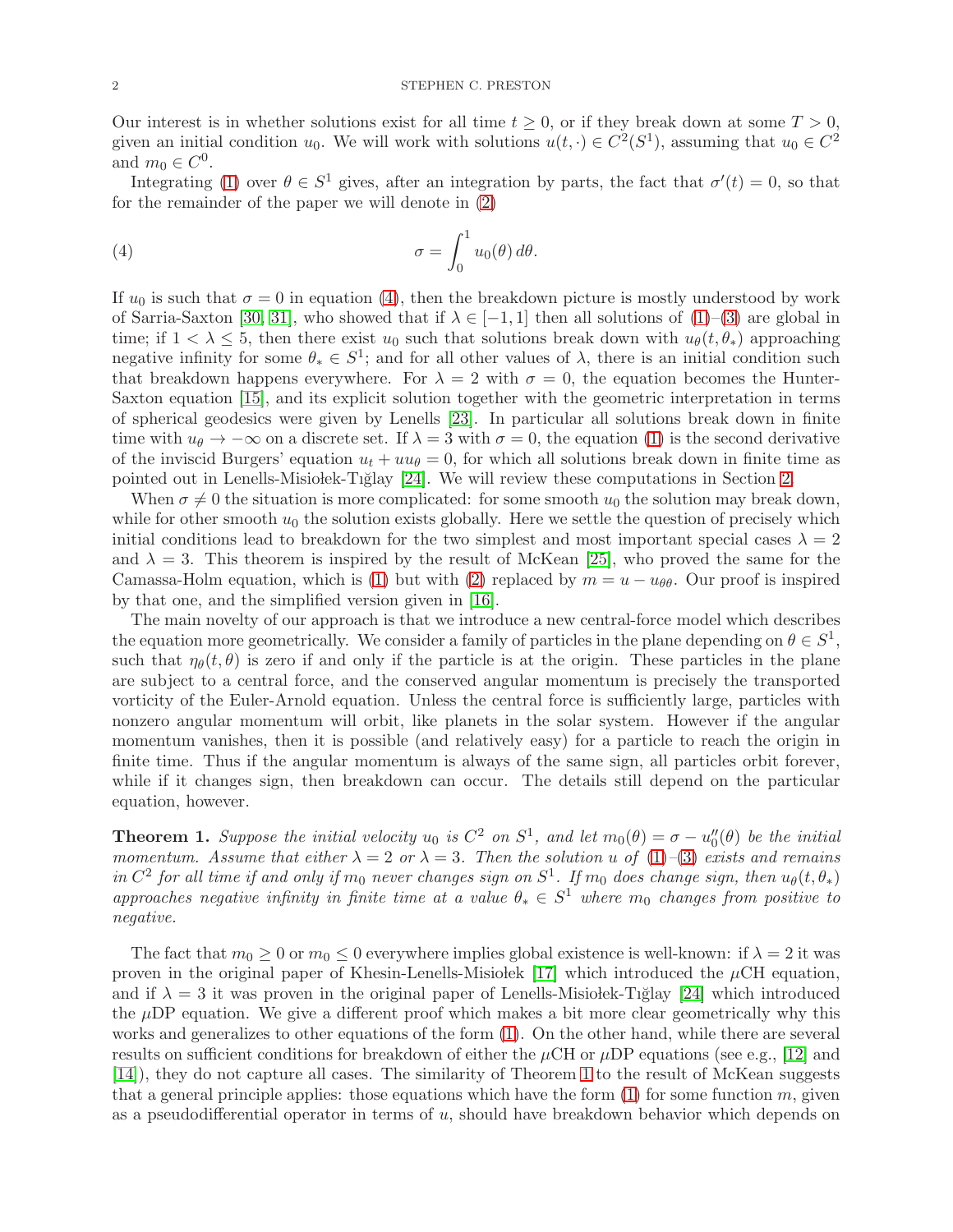the sign of the initial momentum  $m<sub>0</sub>$ . It seems likely that with a bit more work, one can apply the technique here to similar families of PDEs to obtain the complete breakdown picture.

The special cases  $\lambda = 2$  and  $\lambda = 3$  in [\(1\)](#page-0-2)–[\(3\)](#page-0-1) are especially interesting because they are both completely integrable, with bihamiltonian structure generating infinitely many conservation laws: see [\[17\]](#page-22-7) and [\[24\]](#page-22-4) respectively. Aside from the conservation of average velocity [\(4\)](#page-1-1), which is true regardless of  $\lambda$ , we have for  $\lambda = 2$  that  $\int_{S^1} u_\theta(t,\theta)^2 d\theta$  is constant, and for  $\lambda = 3$  that  $\int_{S^1} u(t,\theta)^2 d\theta$ is constant. We will not need any of the other conservation laws, which in general are not coercive. However one can use the complete integrability to obtain the global existence result, as shown in McKean [\[26\]](#page-22-10) for the Camassa-Holm equation and sketched in Tiglay [\[33\]](#page-22-11) for the  $\mu$ -Camassa-Holm equation.

In Section [2,](#page-2-0) we recall the vorticity conservation formula and derive some basic properties of the model  $(1)$ – $(3)$ , including conservation laws. In Section [3](#page-4-0) we recall the solution formulas for the simplest case of mean-zero velocity fields (for the Hunter-Saxton and Degasperis-Procesi equation) and illustrate the solar model picture of breakdown. In Section [4,](#page-7-0) we present the general transformation for nonzero  $\sigma$  and show that we obtain a central force system, where the conserved angular momentum is precisely the vorticity. In Section [5](#page-9-0) we present the local existence theory, showing in particular when  $\lambda = 3$  that the solution exists in the transformed coordinates up to and slightly beyond the first time a particle reaches the origin; when  $\lambda = 2$  the solution exists for all time in the transformed coordinates. In Section [6](#page-12-0) we prove that the central force is bounded polynomially in time, and we prove some general aspects of mechanics under central forces (not necessarily coming from a solar model of a PDE). These are used in Section [7](#page-15-0) to prove Theorem [1.](#page-1-0) Finally in Section [8,](#page-19-0) we discuss a different transformation of equation [\(1\)](#page-0-2) (where the momentum is given by  $m = Hu_{\theta}$  instead of [\(2\)](#page-0-3)) and illustrate how the solar picture here generates bounds for the solution; this is the Okamoto-Sakajo-Wunsch family of equations, a generalization of the De Gregorio equation which appears in a particularly simple way here.

The author thanks Martin Bauer, Boris Khesin, Alice Le Brigant, Jae Min Lee, Stephen Marsland, Gerard Misiolek, Cristina Stoica, Vladimir Šverák, Feride Tiğlay, and Pearce Washabaugh for very valuable discussions, as well as all the organizers and participants of the BIRS workshop 18w5151 and the Math in the Black Forest workshop for listening to early versions of this work. The work was done while the author was partially supported by Simons Foundation Collaboration Grant #318969.

### <span id="page-2-1"></span>2. Background

<span id="page-2-0"></span>Equation [\(1\)](#page-0-2), for a general  $m = L(u)$  defined by a pseudodifferential operator L in terms of u, is a generalization of the Euler-Arnold equation. For  $\lambda = 2$  it is exactly the Euler-Arnold equation: it describes the evolution of geodesics under a right-invariant Riemannian metric on the diffeomorphism group  $\text{Diff}(S^1)$  of the circle, where the metric is given at the identity by

(5) 
$$
\langle u, u \rangle_{\text{id}} = \int_{S^1} uLu \, d\theta.
$$

If L is positive-definite, this defines a Riemannian metric, and the actual geodesic in the diffeomorphism group is found by solving the flow equation

<span id="page-2-2"></span>(6) 
$$
\eta_t(t,\theta) = u\big(t,\eta(t,\theta)\big), \qquad \eta(0,\theta) = \theta.
$$

Paired with [\(1\)](#page-0-2), this is a second-order differential equation for  $\eta$ ; the decoupling is an expression of Noether's theorem due to the right-invariance. The Camassa-Holm equation with  $m = u - u_{\theta\theta}$ is the best-known example in one dimension; in higher dimensions one gets the Euler equations of ideal fluid mechanics and a variety of other equations of continuum mechanics. See surveys in [\[2\]](#page-21-1), [\[18\]](#page-22-12), [\[20\]](#page-22-13) for other examples. When  $\lambda = 2$  and L is nonnegative but not strictly positive, the equation may describe geodesics on quotient spaces of  $\text{Diff}(S^1)$ , modulo a quotient group generated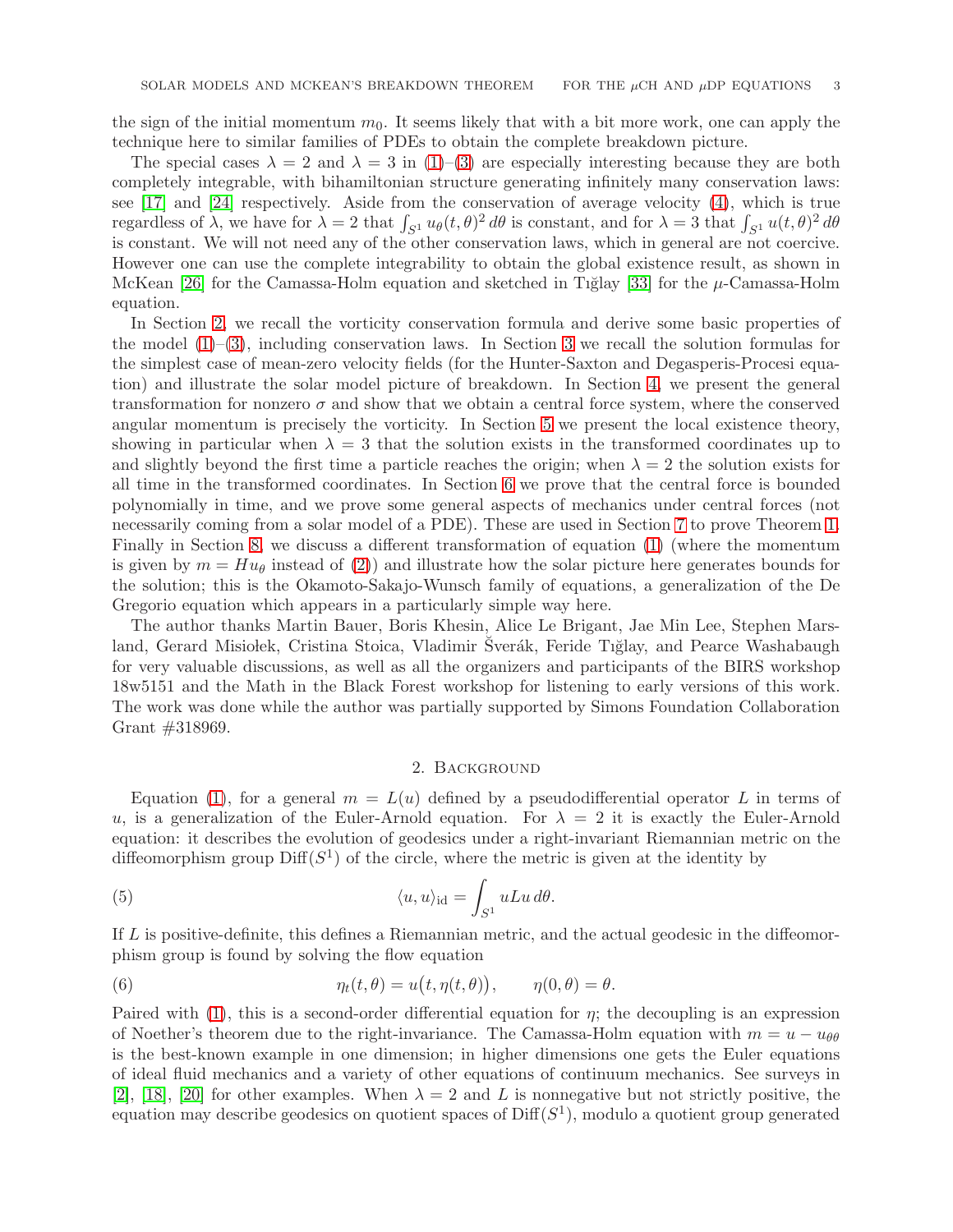by the kernel of  $L$ ; see Khesin-Misiolek [\[19\]](#page-22-14) for the requirement. Examples include the Euler-Weil-Petersson equation [\[13\]](#page-22-15) and the Hunter-Saxton equation.

For other values of  $\lambda$ , the quadratic form [\(5\)](#page-2-1) is not necessarily conserved, and if not then the equation [\(1\)](#page-0-2) does not represent the equation for geodesics in a Riemannian metric. However it can still be interpreted as a geodesic for a right-invariant but non-Riemannian connection; see [\[17\]](#page-22-7) and [\[11\]](#page-22-16) for details on this construction in the present cases, and [\[34\]](#page-22-17) for the general situation. A well-known example is the Okamoto-Sakajo-Wunsch equation [\[28\]](#page-22-18), where  $m = Hu_{\theta}$  in terms of the Hilbert transform H (if  $\lambda = -1$  it becomes the well-known De Gregorio equation [\[7\]](#page-21-2)) which are considered the simplest one-dimensional models for vorticity growth in the 3D Euler equation. We will return to this family at the end of the paper. On the other hand if  $m = -u_{\theta\theta}$  then [\(1\)](#page-0-2) is the generalized Proudman-Johnson equation, studied in [\[30,](#page-22-0) [31\]](#page-22-1), which is related to self-similar infinite-energy solutions of the Euler equations of fluids.

What all these equations have in common is the conservation of vorticity property, which we describe as follows.

**Proposition 2.** For any equation of the form  $(1)$ , regardless of how m is related to u, we have the vorticity transport formula

(7) 
$$
\eta_{\theta}(t,\theta)^{\lambda} m(t,\eta(t,\theta)) = m_0(\theta).
$$

*Proof.* Observe that by the chain rule and the definition [\(6\)](#page-2-2) of  $\eta$ , we have

<span id="page-3-4"></span>(8) 
$$
\frac{\partial}{\partial t}m(t,\eta(t,\theta)) = m_t(t,\eta(t,\theta)) + u(t,\eta(t,\theta))m_\theta(t,\eta(t,\theta)).
$$

Furthermore differentiating [\(6\)](#page-2-2) in  $\theta$  yields

(9) 
$$
\eta_{t\theta}(t,\theta) = u_{\theta}(t,\eta(t,\theta)) \eta_{\theta}(t,\theta).
$$

Using both in [\(1\)](#page-0-2) shows that

<span id="page-3-1"></span><span id="page-3-0"></span>
$$
\frac{\partial}{\partial t} \Big( \eta_{\theta}(t,\theta)^{\lambda} m(t,\eta(t,\theta)) \Big) = 0,
$$

which shows that the vorticity  $m$  is transported via [\(7\)](#page-3-0). This is a consequence only of [\(1\)](#page-0-2), and is true regardless of whether m is related to u by [\(2\)](#page-0-3) or not.

As long as  $\eta$  remains a diffeomorphism of the circle, we will have  $\eta_{\theta} > 0$ , so that the sign of m is preserved: for each  $\theta$ , the transported vorticity  $m(t, \eta(t, \theta))$  along the Lagrangian path  $\eta(t, \theta)$  is positive if and only if the initial vorticity  $m_0(\theta)$  is positive. Equation [\(7\)](#page-3-0) can be inverted to solve for  $u(t, \eta(t, \theta))$  in terms of  $\eta_{\theta}$  and  $m_0$ , and from there we may obtain a first-order equation for  $\eta$  using [\(6\)](#page-2-2). We will not take this approach directly. Instead we study the second order system  $(1)$ –[\(3\)](#page-0-1), [\(6\)](#page-2-2) by an approximate linearization. That is, we differentiate [\(9\)](#page-3-1) in time to get a second order equation for  $\eta_{\theta}$ , then change variables to simplify it. We will elaborate on the differential geometric meaning of this at the end of the paper.

**Proposition 3.** Suppose  $m = \sigma - u_{\theta\theta}$  with the definition [\(2\)](#page-0-3). Then  $\sigma$  is constant, and equation [\(1\)](#page-0-2) can be written in the form

<span id="page-3-3"></span>(10) 
$$
u_{t\theta} + uu_{\theta\theta} + \frac{\lambda - 1}{2}u_{\theta}^2 - \lambda \sigma u = I,
$$

for some function I depending only on time. In addition, if  $\lambda = 2$  or  $\lambda = 3$ , then I(t) is constant in time.

*Proof.* Plugging the formula  $m = \sigma - u_{\theta\theta}$  into [\(1\)](#page-0-2) gives

<span id="page-3-2"></span>(11) 
$$
\sigma'(t) - u_{t\theta\theta}(t,\theta) - u(t,\theta)u_{\theta\theta\theta}(t,\theta) + \lambda\sigma(t)u_{\theta}(t,\theta) - \lambda u_{\theta}(t,\theta)u_{\theta\theta}(t,\theta) = 0
$$

.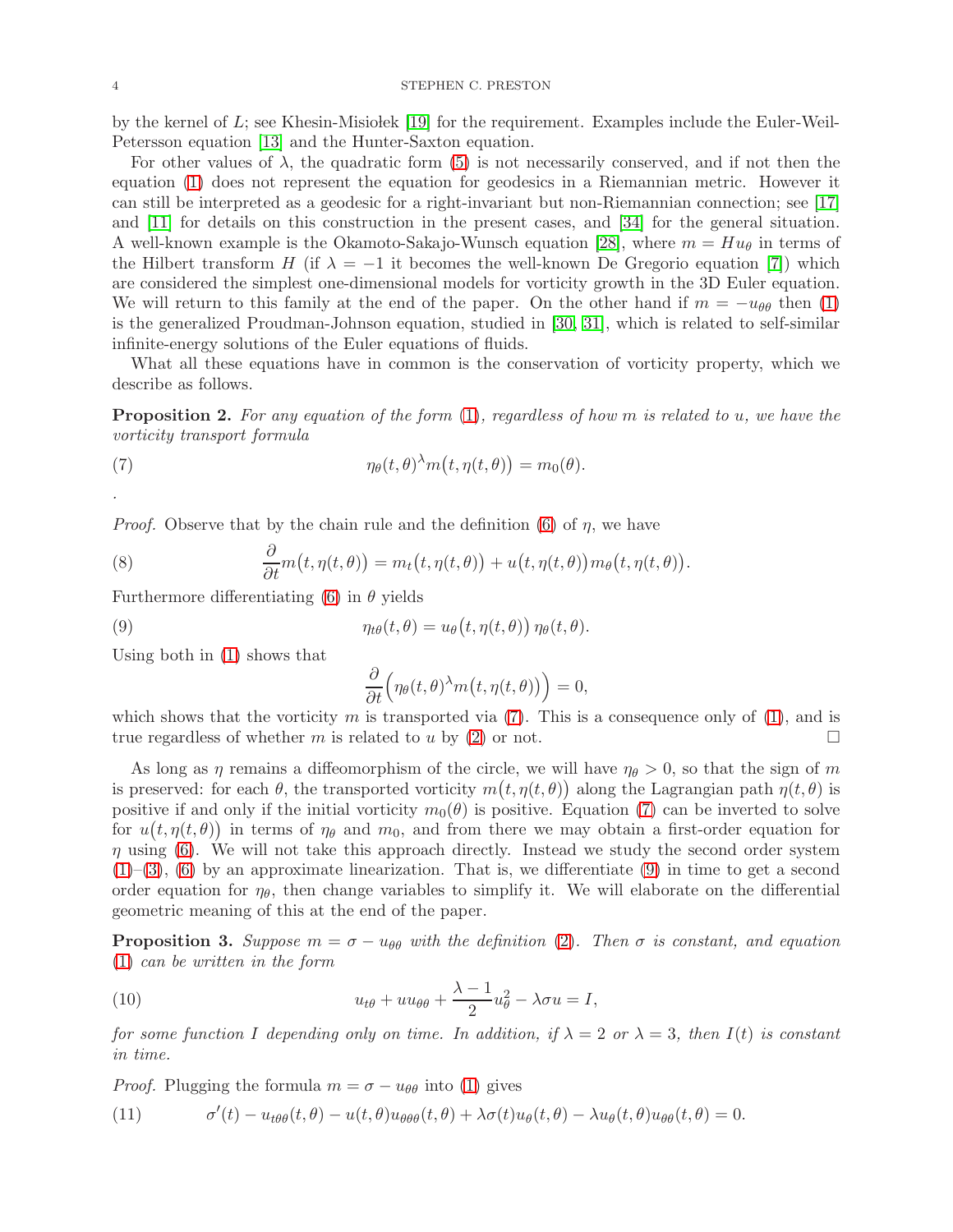Integrate this over  $\theta \in S^1$ : all terms integrate to zero by periodicity, and we obtain  $\sigma'(t) = 0$ , as mentioned in the Introduction.

Now find the antiderivative in  $\theta$  of the remaining terms in [\(11\)](#page-3-2), and we obtain [\(10\)](#page-3-3) for some function  $I(t)$ . Integrating both sides over the entire circle shows that

(12) 
$$
I(t) = \frac{\lambda - 3}{2}E(t) - \lambda \sigma^2, \quad \text{where} \quad E(t) = \int_{S^1} u_\theta(t, \theta)^2 d\theta.
$$

Differentiation of [\(12\)](#page-4-1), using [\(10\)](#page-3-3), gives

<span id="page-4-1"></span>
$$
E'(t) = 2 \int_{S^1} u_{\theta} u_{t\theta} d\theta
$$
  
= 2I(t)  $\int_{S^1} u_{\theta} d\theta + \lambda \sigma \int_{S^1} u u_{\theta} d\theta - 2 \int_{S^1} u u_{\theta} u_{\theta\theta} d\theta - (\lambda - 1) \int_{S^1} u_{\theta}^3 d\theta$   
= -(\lambda - 2)  $\int_{S^1} u_{\theta}^3 d\theta$ 

after noticing the first two terms vanish and the third term can be integrated by parts to combine with the fourth term.

In particular when  $\lambda = 2$  we have that  $E(t)$  is constant, and thus so is  $I(t)$ . On the other hand, when  $\lambda = 3$ , we get  $I(t) = -3\sigma^2$ , which is constant since  $\sigma$  is.

It is the form [\(10\)](#page-3-3) of the equation, which makes sense for  $u(t, \cdot) \in C^2(S^1)$ , that we will view as fundamental. We will see that the kinetic energy term  $E(t)$  defined by [\(12\)](#page-4-1) controls the global behavior of solutions. This is precisely the reason why our technique will work well in those two cases, and the lack of a bound on  $E(t)$  is the reason we cannot yet prove Theorem [1](#page-1-0) for other values of  $\lambda$ . (As will be clearer later, a polynomial growth bound for  $E(t)$  in t would be sufficient to prove Theorem [1,](#page-1-0) but the obvious successive-differentiation manipulations seem to yield at best exponential growth.)

As is typical with equations of Euler-Arnold type (as first noticed by Ebin-Marsden [\[9\]](#page-22-19); see also [\[6\]](#page-21-3) and [\[27\]](#page-22-20)), the equation is best-behaved in terms of the flow  $\eta$ , i.e., using the Lagrangian description. To see this here, differentiate  $(9)$  with respect to t to get

<span id="page-4-2"></span>
$$
\eta_{tt\theta}(t,\theta) = \left(u_{t\theta}(t,\eta(t,\theta)) + u_{\theta\theta}(t,\eta(t,\theta))u\big(t,\eta(t,\theta)\big) + u_{\theta}(t,\eta(t,\theta))^2\right)\eta_{\theta}(t,\theta).
$$

Using this, equations [\(10\)](#page-3-3)–[\(12\)](#page-4-1), after composing with  $\eta$  and using [\(6\)](#page-2-2) and [\(9\)](#page-3-1), become

(13) 
$$
\eta_{tt\theta} = -\frac{\lambda - 3}{2} \frac{\eta_{t\theta}^2}{\eta_{\theta}} + \left[ \lambda \sigma (\eta_t(t, \theta) - \sigma) + \frac{\lambda - 3}{2} E(t) \right] \eta_{\theta}(t, \theta).
$$

We are going to view this as an equation for  $\eta_{\theta}$ , in spite of the fact that  $(\eta_t-\sigma)$  must be determined nonlocally by the spatial integral of  $\eta_{\theta}$ ; this is an unavoidable complication. Now the term in square brackets is relatively easy to control (at least if  $\lambda = 2$  or  $\lambda = 3$ ), while the first term on the right side of [\(13\)](#page-4-2) is of higher order and more likely to become singular. The trick is thus to change variables to eliminate it, and end up with an equation that is nearly linear. We will first analyze this in the simplest case where  $\sigma = 0$  and  $\lambda \in \{2, 3\}$ , and generalize from there.

### 3. Solar models for H-S and D-P equations

<span id="page-4-0"></span>Let us recall the analysis of the equations when  $\sigma = 0$  and  $\lambda = 2$  or  $\lambda = 3$ , when everything can be done explicitly. The results here are well-known, but our perspective is new. The easiest case is  $\lambda = 3$  (solved in [\[24\]](#page-22-4)), where [\(13\)](#page-4-2) becomes  $\eta_{tt\theta} = 0$ . Define  $x(t, \theta) = \eta_{\theta}(t, \theta)$  and  $y(t, \theta) = -\eta_{t\theta}(t, \theta)$ . Then we have

$$
x_{tt}(t,\theta) = y_{tt}(t,\theta) = 0,
$$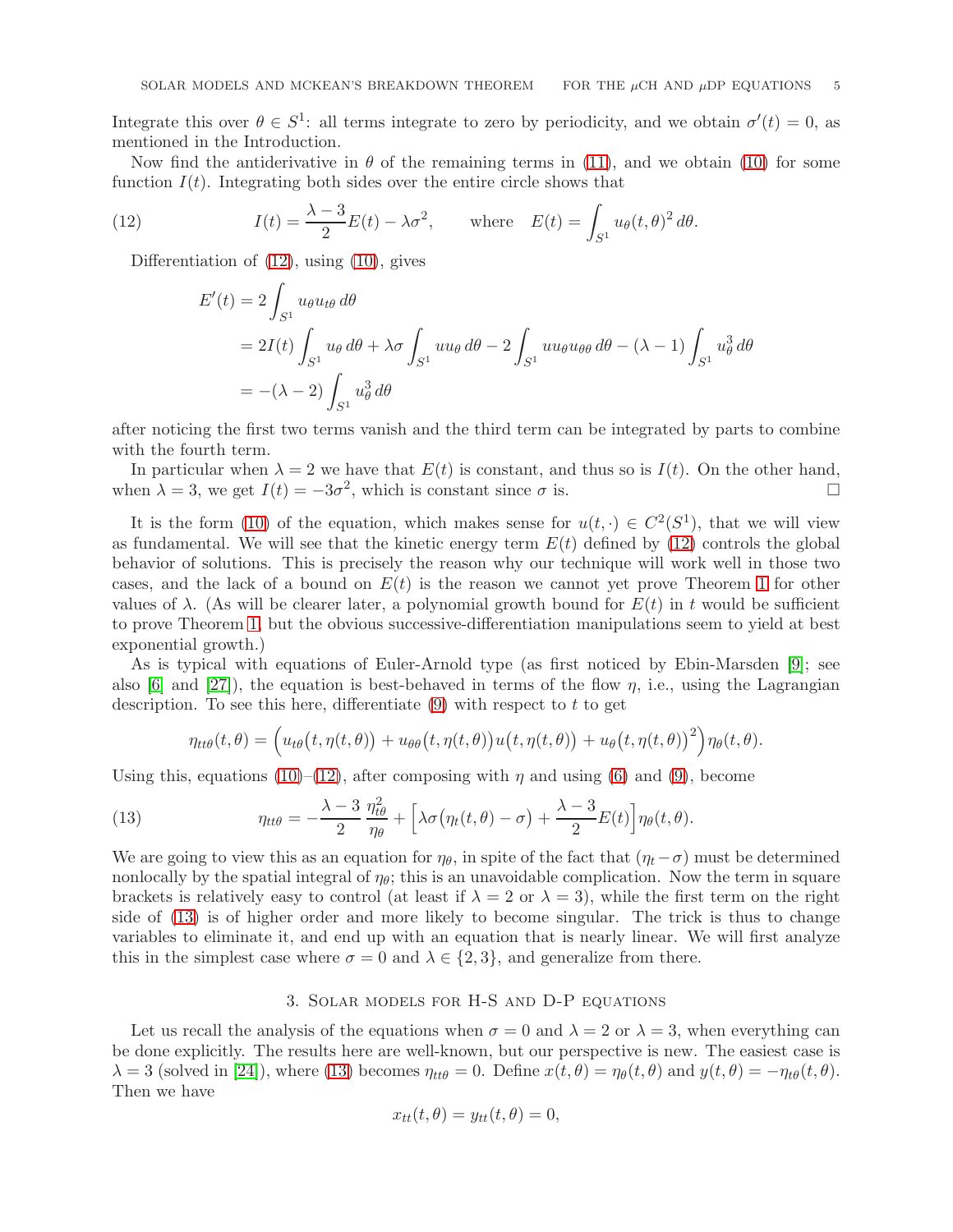which is a trivial central force system (with no force). Conservation of angular momentum of this system follows from

$$
\frac{\partial}{\partial t}(xy_t - x_t y) = xy_{tt} - x_{tt}y = 0,
$$

and the solutions are given by  $x(t, \theta) = 1 + tu'_0(\theta)$  and  $y(t, \theta) = -tu''_0(\theta)$ . These obviously exist for all time, and x remains positive for  $t < T = \frac{1}{\sinh(t)}$  $\frac{1}{-\inf_{\theta \in S^1} u'_0(\theta)}$ ; hence also  $\eta_\theta = x$  remains positive here. For larger t, the function  $x(t, \theta)$  becomes negative, which means that  $\eta(t, \theta)$  is not invertible as a function of  $\theta$ : it maps multiple values of  $\theta$  to the same point. This leads to our inability to invert the formula  $\eta_t(t, \theta) = u(t, \eta(t, \theta))$  to find u, which is the shock phenomenon: the solution u is not even continuous. Note however that  $\eta(t, \theta) = \theta + tu_0(\theta)$  exists and remains as spatially smooth as  $u_0$  for all time, another illustration of the fact that things are better in Lagrangian coordinates.

The more interesting case is  $\sigma = 0$  and  $\lambda = 2$ . Here equation [\(13\)](#page-4-2) becomes

(14) 
$$
\eta_{tt\theta} = \frac{1}{2} \frac{\eta_{t\theta}^2}{\eta_{\theta}} - \frac{1}{2} E_0 \eta_{\theta}(t, \theta).
$$

Define  $x(t, \theta) = \sqrt{\eta_{\theta}(t, \theta)}$ ; then equation [\(14\)](#page-5-0) becomes

<span id="page-5-0"></span>
$$
x_{tt}(t, \theta) = -K^2 x(t, \theta), \qquad K^2 = \frac{E_0}{4}.
$$

Here  $K$  is constant in both space and time, and we have simple harmonic motion. Defining  $y(t, \theta) = -2x_{\theta}(t, \theta)$ , we clearly also have

$$
y_{tt}(t,\theta) = -K^2 y(t,\theta).
$$

Since  $x_t(t, \theta) = \frac{1}{2} \eta_{t\theta}(t, \theta) \eta_{\theta}(t, \theta)$  and  $y_t(t, \theta) = -2x_{t\theta}(t, \theta)$ , the fact that  $\eta(0, \theta) = \theta$  and  $\eta_t(0, \theta) =$  $u_0(\theta)$  yields the initial conditions

$$
x(0, \theta) = 1, \n y(0, \theta) = 0, \n yt(0, \theta) = -u''_0(\theta) = m_0(\theta)
$$

The solutions with these initial conditions are

$$
x(t,\theta) = \cos Kt + \frac{u_0'(\theta)}{2K}\sin Kt, \qquad y(t,\theta) = -\frac{u_0''(\theta)}{K}\sin Kt.
$$

We can easily see that  $x$  remains positive for

$$
t < T = \frac{1}{K} \arctan\left(\frac{2K}{\inf u'_0(\theta)}\right)
$$

and becomes negative beyond that. However since  $\eta_{\theta}(t,\theta) = x(t,\theta)^2$  in this case, we will find for typical initial data that  $\eta_{\theta}(t, \theta)$  is positive for all  $\theta$  except a discrete set of points (depending on t), which means  $\eta$  will be a homeomorphism even if it not a diffeomorphism. This allows us to define u as a continuous function, although its derivative  $u_{\theta}$  will approach negative infinity wherever  $x(t, \theta) = 0$  by [\(9\)](#page-3-1). Note that again the central force system has conserved angular momentum, now given explicitly by

$$
x(t,\theta)y_t(t,\theta) - y(t,\theta)x_t(t,\theta) = -u''_0(\theta) = m_0(\theta).
$$

This is the reason for the scaling on y. In Figure [1](#page-6-0) we demonstrate what this looks like for a simple solution of the Hunter-Saxton equation.

<span id="page-5-1"></span>Remark 4. We see that breakdown is very different already between  $\lambda = 2$  and  $\lambda = 3$ . One might have expected that since  $\lambda$  only appears as a coefficient of lower-order terms in the PDE [\(10\)](#page-3-3), it does not have a large role in the breakdown picture. However if  $\lambda = 2$  we have global weak solutions u which remain continuous (and the corresponding  $\eta$  typically remains a homeomorphism even if it is not a diffeomorphism). In fact if we consider all weak solutions that conserve energy, the family found here is unique [\[32\]](#page-22-21). On the other hand if  $\lambda = 3$ , the solution u must become discontinuous, and as is well known the solution is no longer unique without an extra entropy condition.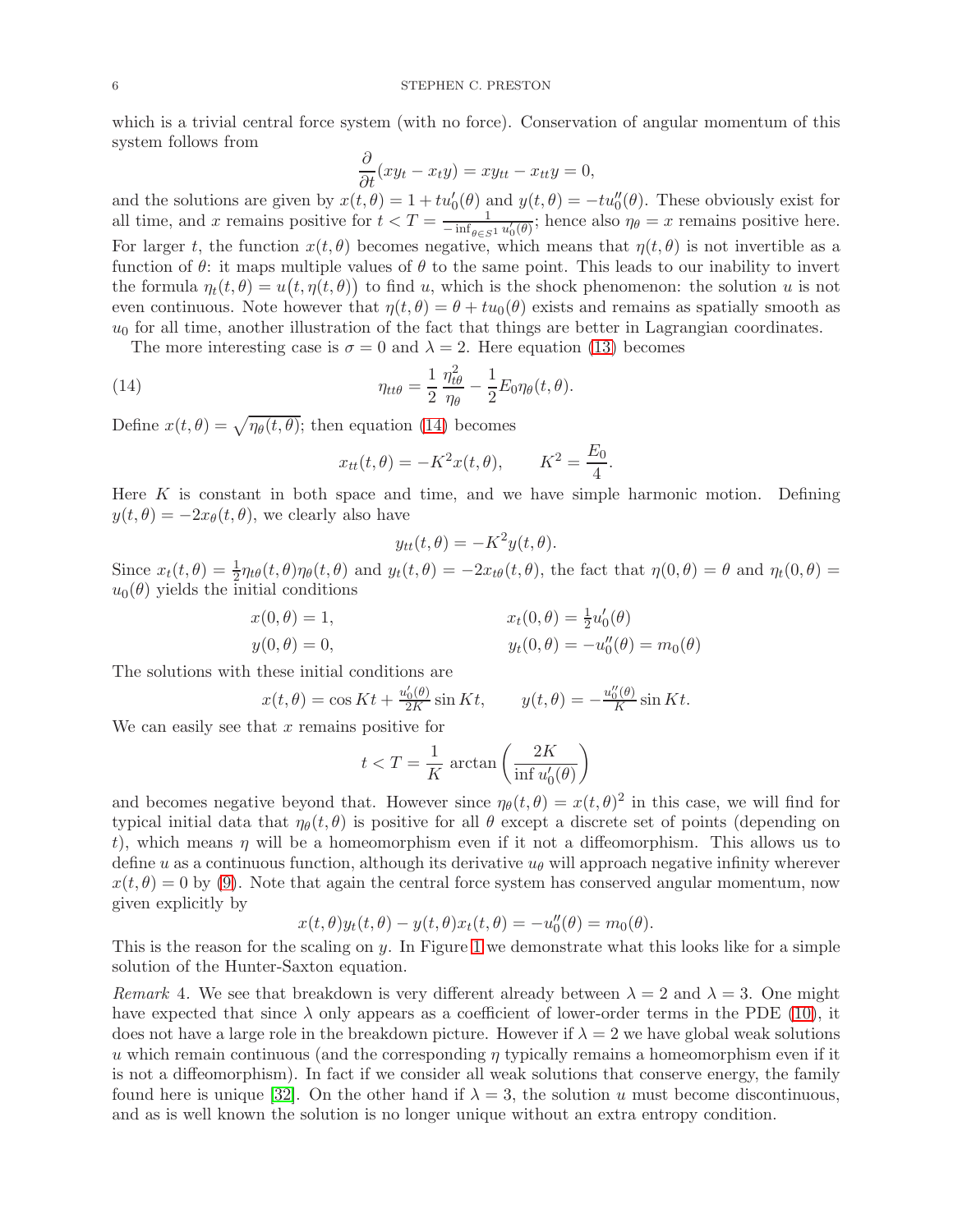

<span id="page-6-0"></span> $\sqrt{\eta_{\theta}(t,\theta)}$  on the right for the Hunter-Saxton equation, with initial condition  $u_0(\theta)$  = FIGURE 1. Here we show both the solar model on the left and the solution  $x(t, \theta) =$  $\alpha \sin(2\pi\theta)$  for  $\alpha = \frac{2}{\pi}$  $rac{2}{\pi} \arctan(\frac{1}{\sqrt{2}})$  $(\frac{1}{2})$ , with a breakdown time of  $t = 1$ . In the solar model particles emerge from  $(1,0)$  with velocity  $\langle \frac{1}{2} \rangle$  $\frac{1}{2}u_0'(\theta), \omega_0(\theta)\rangle$  and approach the vertical wall  $x = 0$ . On the right x and  $y = -2x_\theta$  have simultaneously reached zero, and the classical solution  $u(t, \theta)$  breaks down. However the solution continues in the  $(x, y)$ variables. Points colored red have positive angular momentum, while those in blue have negative angular momentum: the first breakdown occurs at the transition.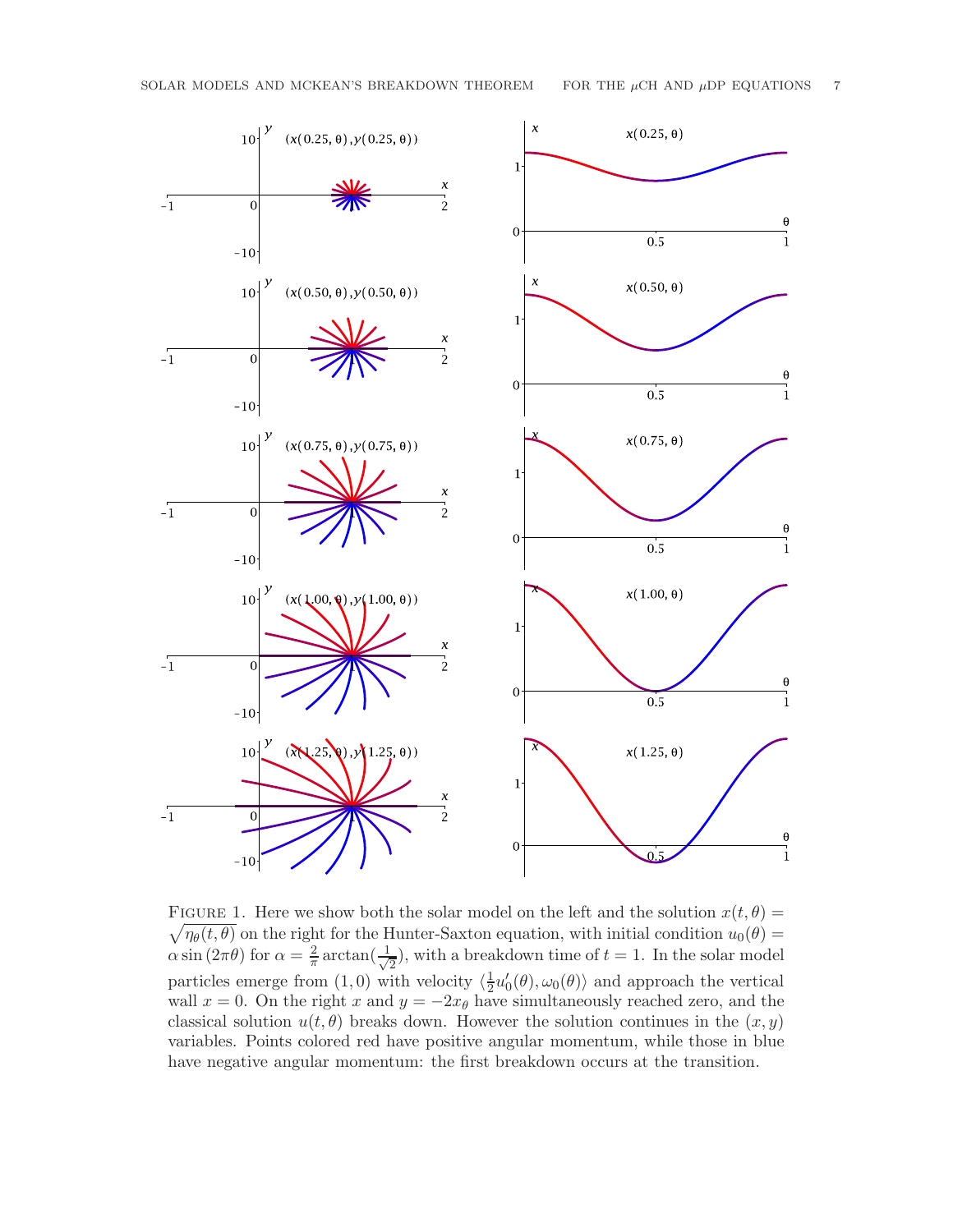### <span id="page-7-0"></span>8 STEPHEN C. PRESTON

#### 4. The general transformation

In the cases of the last section, we have seen that for each fixed  $\theta$ , the functions  $x(t, \theta)$  and  $y(t, \theta)$ form the components of a central-force system, which implies that the angular momentum is always conserved. This conserved quantity is precisely the transported vorticity, so that the conservation law [\(7\)](#page-3-0) is encoded here automatically. This fact is what ensures that when the vorticity is always positive or always negative, classical solutions will be global; see Theorem [15.](#page-15-1) The intuition is that the  $(x, y)$  system is attracted or repulsed by a central force, analogously to the sun's gravity, and singularities correspond to the particle reaching the sun in finite time. As in our solar system, this can only happen if the particle dives directly into it, and any nonzero angular momentum prevents this. A very singular force may still lead to finite-time collapse, but in our situations the force is bounded on finite time intervals. We will now show how to obtain this picture in the general case when  $\sigma \neq 0$  and  $\lambda$  is any real number.

<span id="page-7-8"></span>**Theorem 5.** For a parameter  $\lambda \neq 1$ , define  $\gamma = \frac{2}{\lambda - 1}$  $\frac{2}{\lambda-1}$ . Set

<span id="page-7-6"></span>(15) 
$$
x(t,\theta) = \eta_{\theta}(t,\theta)^{1/\gamma} \quad \text{and} \quad y(t,\theta) = -\gamma x_{\theta}(t,\theta) + \sigma x(t,\theta) \int_0^t x(\tau,\theta)^{\gamma} d\tau.
$$

Then the equation [\(13\)](#page-4-2) is equivalent to the pair of equations

<span id="page-7-1"></span>(16) 
$$
\frac{\partial^2 x}{\partial t^2}(t,\theta) = F(t,\theta)x(t,\theta)
$$

<span id="page-7-5"></span>(17) 
$$
\frac{\partial^2 y}{\partial t^2}(t,\theta) = F(t,\theta)y(t,\theta),
$$

with

<span id="page-7-7"></span>(18) 
$$
F(t,\theta) = \frac{\lambda(\lambda-1)\sigma}{2}G(t,\theta) + \frac{(\lambda-1)(\lambda-3)}{4}E(t),
$$

where  $E(t)$  defined by [\(12\)](#page-4-1) becomes

<span id="page-7-9"></span>(19) 
$$
E(t) = \gamma^2 \int_0^1 x(t, \phi)^{\gamma - 2} x_t(t, \phi)^2 d\phi
$$

and  $G(t, \theta) := \eta_t(t, \theta) - \sigma$  is given by

<span id="page-7-2"></span>(20) 
$$
G(t,\theta) = \int_0^{\theta} x(t,\phi)^{\gamma-1} x_t(t,\phi) d\phi - \int_0^1 x(t,\phi)^{\gamma} \int_0^{\phi} x(t,\psi)^{\gamma-1} x_t(t,\psi) d\psi d\phi.
$$

The initial conditions for these equations are given by

(21) 
$$
x(0, \theta) = 1, \qquad x_t(0, \theta) = \frac{1}{\gamma} u'_0(\theta)
$$

(22) 
$$
y(0, \theta) = 0, \qquad y_t(0, \theta) = \sigma - u''_0(\theta) = m_0(\theta)
$$

*Proof.* Since  $\int_0^1 \eta_\theta(t, \theta) d\theta = 1$  for all t, note that we always have

(23) 
$$
\int_{S^1} x(t,\theta)^\gamma d\theta = 1.
$$

The formula [\(16\)](#page-7-1) is a straightforward computation from [\(13\)](#page-4-2): the transformation  $\eta_{\theta} = x^{\gamma}$  gives

,

<span id="page-7-4"></span><span id="page-7-3"></span>
$$
\eta_{tt\theta} + \frac{\lambda - 3}{2} \frac{\eta_{t\theta}^2}{\eta_{\theta}} = \gamma x^{\gamma - 1} x_{tt} + \gamma \left( \frac{\gamma (\lambda - 1)}{2} - 1 \right) x^{\gamma - 2} x_t^2
$$

so that  $\gamma = \frac{2}{\lambda - 1}$  $\frac{2}{\lambda-1}$  eliminates the quadratic term  $x_t^2$  from the equation. We then obtain

(24) 
$$
x_{tt}(t,\theta) = \frac{\lambda - 1}{2} \Big[ \lambda \sigma \big( \eta_t(t,\theta) - \sigma \big) + \frac{\lambda - 3}{2} E(t) \Big] x(t,\theta).
$$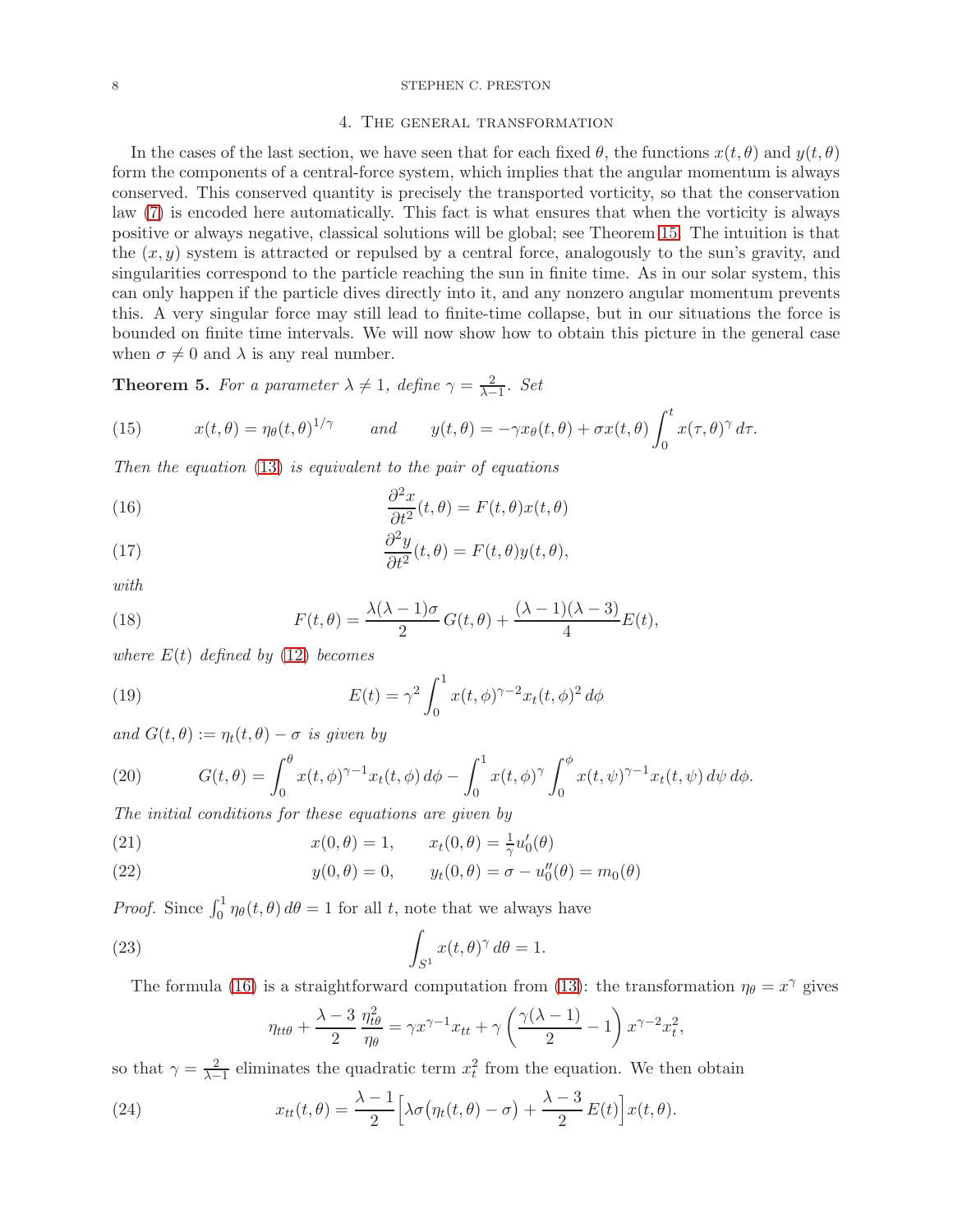The formula for  $G(t, \theta)$  is determined from the fact that we know

(25) 
$$
G_{\theta}(t,\theta) = \eta_{t\theta}(t,\theta) = \gamma x(t,\theta)^{\gamma-1} x_t(t,\theta)
$$

as well as the fact that

(26) 
$$
\int_{S^1} G(t,\theta)\eta_{\theta}(t,\theta)\,d\theta = 0,
$$

and these two conditions clearly uniquely determine  $G$ . The condition [\(26\)](#page-8-0) comes from the change of variables formula and [\(4\)](#page-1-1): we have

<span id="page-8-1"></span><span id="page-8-0"></span>
$$
0 = \int_{S^1} \left[ u(t, \phi) - \sigma \right] d\phi = \int_{S^1} \left[ u(t, \eta(t, \theta)) - \sigma \right] \eta_{\theta}(t, \theta) d\theta
$$

$$
= \int_{S^1} \left[ \eta_t(t, \theta) - \sigma \right] \eta_{\theta}(t, \theta) d\theta.
$$

We can easily compute that  $G$  defined by formula  $(20)$  satisfies both requirements, using the formula  $(23)$ , and so  $(24)$  becomes  $(16)$ .

To prove [\(17\)](#page-7-5), we differentiate the formula [\(15\)](#page-7-6) defining  $y(t, \theta)$  twice with respect to time and obtain

$$
y_{tt}(t,\theta) = -\gamma x_{tt\theta}(t,\theta) + \sigma x_{tt}(t,\theta) \int_0^t x(\tau,\theta)^\gamma d\tau + (\gamma+2)\sigma x(t,\theta)^\gamma x_t(t,\theta).
$$

Now insert the equation  $x_{tt} = Fx$ , and its spatial derivative, to get

$$
y_{tt}(t,\theta) = F(t,\theta)y(t,\theta) - \gamma F_{\theta}(t,\theta)x(t,\theta) + (\gamma + 2)\sigma x(t,\theta)^{\gamma}x_t(t,\theta).
$$

The last two terms in this equation cancel out using [\(18\)](#page-7-7) and [\(25\)](#page-8-1), which produces [\(17\)](#page-7-5).

The initial conditions come from the fact that  $\eta(0, \theta) = \theta$  so that  $\eta_{\theta}(0, \theta) \equiv 1$ , which gives the conditions for  $x(0, \theta)$  and  $y(0, \theta)$ . Differentiating the formula [\(15\)](#page-7-6) with respect to t and using [\(9\)](#page-3-1) gives  $\gamma x_t(0, \theta) = u'_0(\theta)$ , along with  $y_t(0, \theta) = -\gamma x_{t\theta}(0, \theta) + \sigma$ , which is exactly the initial momentum  $m_0(\theta) = \sigma - u''_0$  $(\theta)$ .

The forcing term  $F(t, \theta)$  defined by [\(18\)](#page-7-7) appearing in [\(16\)](#page-7-1)–[\(17\)](#page-7-5) depends on the solution x and  $x_t$  (or if we like on y and  $y_t$ , since we can in principle reconstruct x from y if desired). As such we properly view [\(16\)](#page-7-1) as an ODE on a Banach space. Fortunately the dependence of F on x and  $x_t$  is relatively simple, and is well-behaved even if x has only limited smoothness—for example if  $x(t, \cdot)$ and  $x_t(t, \cdot)$  are in  $C^k(S^1)$  for some integer  $k \geq 0$ , then the function  $F(t, \cdot)$  will be in  $C^{k+1}(S^1)$ . More importantly, the map  $\Psi := (x, x_t) \mapsto F$  from  $C^k \times C^k \to C^{k+1}$  is actually  $C^{\infty}$  as a map of Banach spaces as long as  $x$  remains positive (which is only needed for the power function to be smooth). Hence equation [\(16\)](#page-7-1) describes a  $C^{\infty}$  ODE on the space of functions x satisfying

(27) 
$$
x \in C^{k}(S^{1}), \qquad \int_{S^{1}} x(\theta)^{\gamma} d\theta = 1, \qquad x(\theta) > 0 \quad \forall \theta \in S^{1},
$$

where the integral condition comes from [\(23\)](#page-7-3). If  $\gamma = \frac{2}{\lambda - 1}$  happens to be an integer, as it does for  $\lambda = 2$  and  $\lambda = 3$ , we get smoothness even for functions x that may be zero or negative at some points, and this allows us to extend the ODE to the larger space

$$
x \in C^k(S^1), \qquad \int_{S^1} x(\theta)^\gamma \, d\theta = 1.
$$

As we are interested in the breakdown of the equation when  $\eta_{\theta} \to 0$ , allowing x to approach zero (and even continue to go negative) gives us global solutions in the new coordinate, which translate into weak solutions when we invert to get  $\eta_{\theta}$ , and from this  $\eta$  and u.

**Corollary 6.** The angular momentum of the system  $(16)-(17)$  $(16)-(17)$  $(16)-(17)$  is conserved, and given by the formula

<span id="page-8-2"></span>(28) 
$$
x(t,\theta)y_t(t,\theta) - y(t,\theta)x_t(t,\theta) = \eta_\theta(t,\theta)^\lambda m(t,\eta(t,\theta)) = m_0(\theta).
$$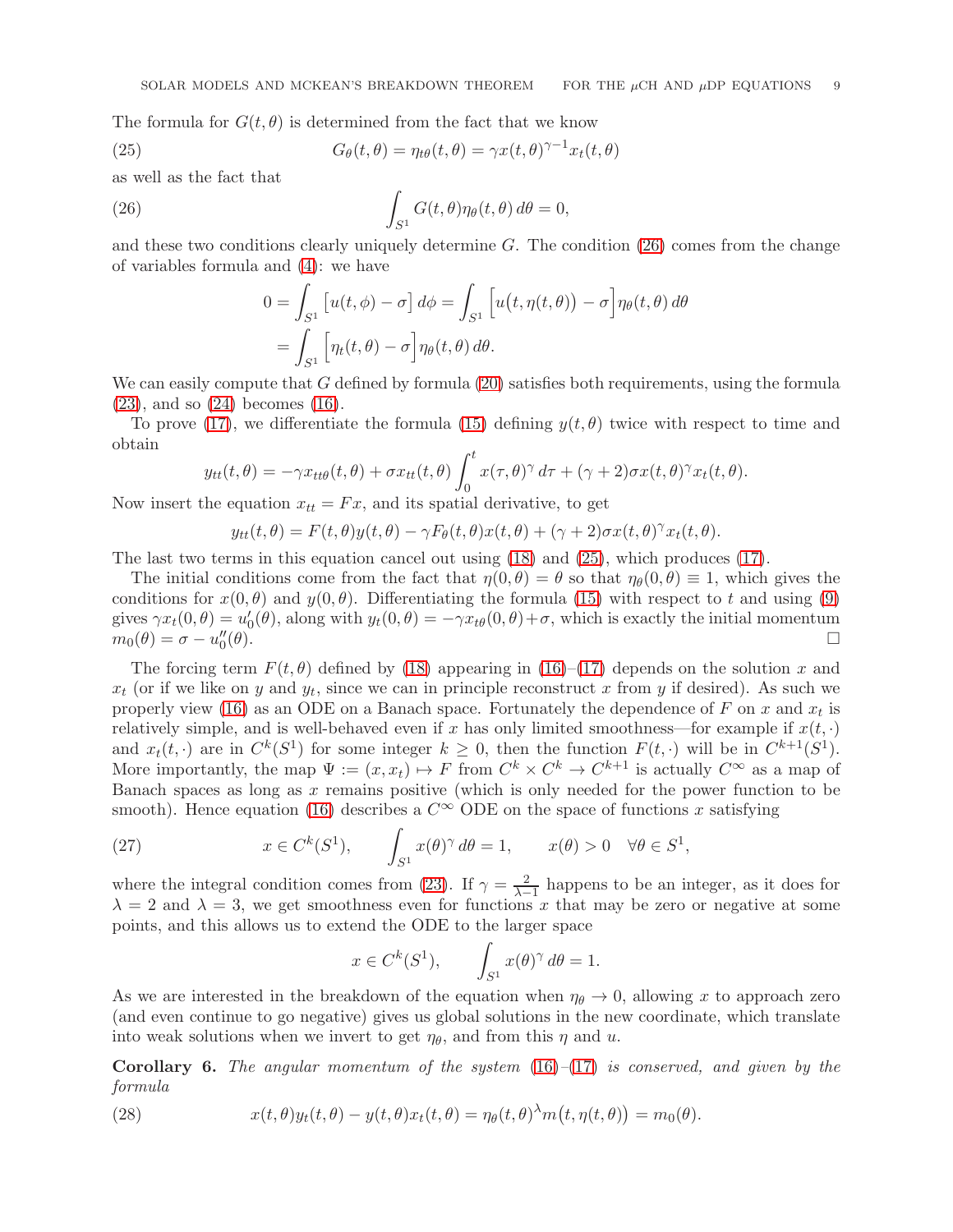Proof. The fact that angular momentum is conserved for central force systems is well-known: it follows from ∂

$$
\frac{\partial}{\partial t}(xy_t - yx_t) = xy_{tt} - yx_{tt} = x(Fy) - y(Fx) = 0.
$$

Equation [\(15\)](#page-7-6) implies that

$$
\frac{\partial}{\partial t}\left(\frac{y(t,\theta)}{x(t,\theta)}\right) = -\gamma \frac{\partial}{\partial t}\left(\frac{x_{\theta}(t,\theta)}{x(t,\theta)}\right) + \sigma x(t,\theta)^{\gamma},
$$

so that

$$
x(t,\theta)y_t(t,\theta) - y(t,\theta)x_t(t,\theta) = -\gamma x(t,\theta)^2 \frac{\partial^2}{\partial t \partial \theta} \left( \ln (x(t,\theta)) \right) + \sigma x(t,\theta)^{\gamma+2}
$$
  

$$
= -\eta_\theta(t,\theta)^{\lambda-1} \frac{\partial^2}{\partial t \partial \theta} \left( \ln (\eta_\theta(t,\theta)) \right) + \sigma x(t,\theta)^{\lambda \gamma}
$$
  

$$
= -\eta_\theta(t,\theta)^{\lambda-1} \frac{\partial}{\partial \theta} \left( u_\theta \left( t, \eta(t,\theta) \right) \right) + \sigma \eta_\theta^{\lambda}(t,\theta)
$$
  

$$
= \eta_\theta(t,\theta)^{\lambda} \left( \sigma - u_{\theta\theta} \left( t, \eta(t,\theta) \right) \right).
$$

<span id="page-9-0"></span>At time  $t = 0$ , the right side is  $m_0(\theta)$ .

### 5. Local and global existence in the transformed variables

Because the transformation to Lagrangian coordinates eliminates the loss of derivatives (essentially just being able to combine terms like  $m_t + um_\theta$  into  $\frac{\partial}{\partial t} m \circ \eta$  as in equation [\(8\)](#page-3-4)), we get a smooth ODE on the space of functions  $(x, y)$ . We want to work in the simplest space for which all the functions make sense, so we will require that  $u_0$  be  $C^2$  in order to have the momentum be continuous. We then expect  $u(t, \cdot)$  to be in  $C^2$  for short time, which by the flow equation [\(6\)](#page-2-2) should imply that  $\eta$  is also spatially in  $C^2$ ; hence  $x(t, \cdot)$  would be in  $C^1$  and  $y(t, \cdot)$  would be in  $C^0$ . Working in these spaces, we thus get existence of solutions using Picard iteration. The following was proved for the case  $\lambda = 2$  by Deng-Chen [\[8\]](#page-21-4), following the technique of Lee [\[22\]](#page-22-22) for the Camassa-Holm equation. The proof for other values of  $\lambda$  is similar, and just involves showing that F defined by [\(18\)](#page-7-7) is smooth as a function of x and  $x_t$ .

Theorem 7. Consider the situation in Theorem [5.](#page-7-8) The equation [\(16\)](#page-7-1) is a second-order smooth ODE on the manifold

$$
\mathcal{S}_{\gamma}^{1} = \left\{ x \in C^{1}(S^{1}) \, | \, x(\theta) > 0 \, \forall \, \theta \in S^{1}, \, \int_{S^{1}} x(\theta)^{\gamma} \, d\theta = 1 \right\}.
$$

As such, for each initial condition  $x(0) \equiv 1$  and  $\frac{dx}{dt}(0) = \frac{1}{\gamma}u'_0(\theta)$  with  $u_0 \in C^2(S^1)$ , there is a  $T > 0$ and a solution  $x: [0,T) \to C^1(S^1)$  of equation [\(16\)](#page-7-1).

*Proof.* The main point is to write it as a first-order system with  $v := x_t$ , viewing E, F, and G as functions not of  $(t, \theta)$  but of  $(x, v)$ . That is, we write F given by [\(18\)](#page-7-7) as

$$
F(x,v) = \frac{\lambda(\lambda-1)\sigma}{2}G(x,v) + \frac{(\lambda-1)(\lambda-3)}{4}E(x,v),
$$

where  $G: C^1(S^1) \times C^1(S^1) \to C^1(S^1)$  from equation [\(20\)](#page-7-2) and  $E: C^1(S^1) \times C^1(S^1) \to \mathbb{R}_+$  from [\(19\)](#page-7-9) are given by

$$
G(x,v)(\theta) = \int_0^{\theta} x(\phi)^{\gamma-1} v(\phi) d\phi - \int_0^1 x(\phi)^{\gamma} \int_0^{\phi} x(\psi)^{\gamma-1} v(\psi) d\psi d\phi
$$

$$
E(x,v) = \gamma^2 \int_0^1 x(\phi)^{\gamma-2} v(\phi)^2 d\phi.
$$

and

$$
E(x,v) = \gamma^2 \int_0^1 x(\phi)^{\gamma-2} v(\phi)^2 d\phi.
$$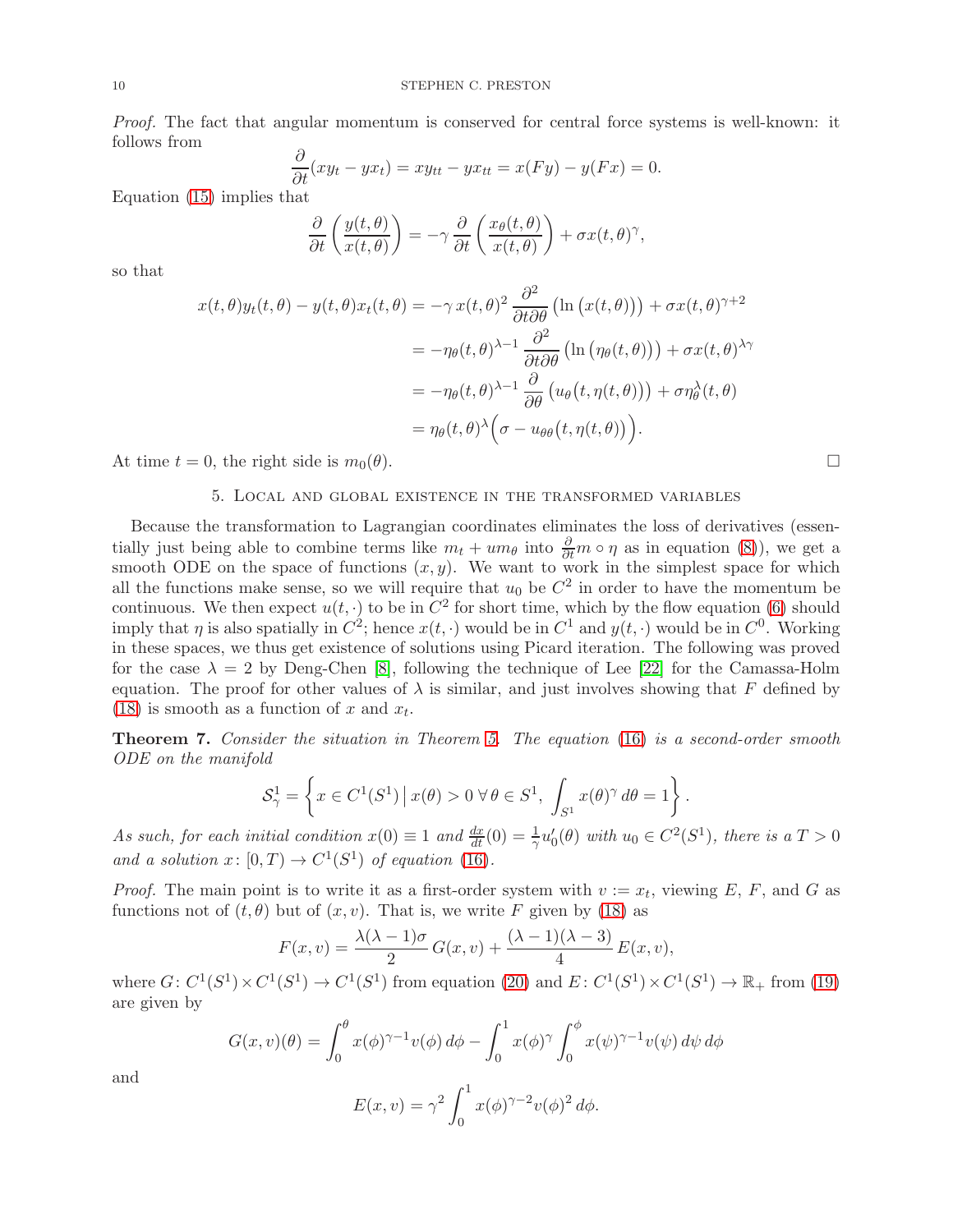As long as x remains strictly positive, E and G are smooth functions of  $(x, y)$ . For example, the derivative of  $E$  is

$$
DE_{(x,v)}(p,q) = \gamma^2(\gamma - 1) \int_0^1 x(\phi)^{\gamma - 3} p(\phi) v(\phi)^2 d\phi + 2\gamma^2 \int_0^1 x(\phi)^{\gamma - 2} v(\phi) q(\phi) d\phi,
$$

which depends continuously on the  $C^1$  functions  $(x, v, p, q)$ , and further derivatives can be computed the same way. Similarly the derivative of G can be computed, and for any  $C^1$  functions  $(x, v, p, q)$ , the derivative map DG will also be a  $C^1$  function (actually  $C^2$  since G is smoothing, but we don't need that).

The only thing that remains is to check that the integral constraint

$$
\int_0^1 x(\theta)^\gamma d\theta = 1, \qquad \int_0^1 x(\theta)^{\gamma - 1} v(\theta) d\theta = 0
$$

is a submanifold of  $C^1_+(S^1) \times C^1(S^1)$ , where  $C^1_+(S^1)$  denotes the  $C^1$  functions on  $S^1$  with strictly positive image; this is easy by the usual implicit function theorem for Banach spaces. Then we verify that the differential equation preserves these constraints, which is straightforward, and shows that our smooth vector field actually descends to a vector field on the submanifold. For details about the implicit function theorem and vector fields on Banach manifolds, see for example Lang [\[21\]](#page-22-23) or Abraham-Marsden-Ratiu [\[1\]](#page-21-5).

The local existence proof works for any value of  $\lambda$ , but for global existence we only have a proof in case  $\lambda = 2$ , because that is the case where we know conservation laws to get global bounds on solutions. Even when  $\lambda = 3$  we cannot prove global existence since the conservation law only applies when  $\eta$  is a diffeomorphism, and by Remark [4](#page-5-1) we cannot expect good ODE behavior in any coordinates: even when  $\sigma = 0$  the equation genuinely breaks down without a unique global weak solution, since  $\eta_{\theta} = x$  must go negative. But this will demonstrate that for example x and y cannot approach infinity. In case  $\lambda = 2$  proofs were given in Deng-Chen [\[8\]](#page-21-4) and in Tiğlay [\[32\]](#page-22-21), so we will only treat the case  $\lambda = 3$ . The essential thing here is the formula [\(10\)](#page-3-3), which for  $\lambda = 3$  becomes

<span id="page-10-0"></span>(29) 
$$
u_t + uu_\theta = 3\sigma Q, \quad \text{where} \quad Q = \partial_\theta^{-1} (u - \sigma),
$$

with the constant of integration in Q chosen so that it has mean zero, since the left side must integrate to zero. The conservation law

<span id="page-10-1"></span>(30) 
$$
\frac{d}{dt} \int_{S^1} u(t,\theta)^2 d\theta = 0
$$

proved in [\[24\]](#page-22-4) is one of the infinite family of conservation laws for  $\lambda = 3$ , and although it is not very strong, it is enough to get a bound on  $Q$ , which allows us to control the growth of u pointwise, at least as long as  $\eta$  remains a diffeomorphism and for a (possibly small) time beyond. This strategy comes from [\[12\]](#page-22-8).

<span id="page-10-4"></span>**Theorem 8.** In case  $\lambda = 2$ , the equation [\(16\)](#page-7-1) has a solution x:  $C^{\infty}([0,\infty), C^1(S^1))$  for any  $u_0 \in C^2(S^1)$ . In case  $\lambda = 3$ , there is an  $\varepsilon > 0$  such that equation [\(16\)](#page-7-1) has a solution  $x: C^\infty([0, T +$  $(\varepsilon), C^1(S^1)$  for any  $u_0 \in C^2(S^1)$ , where T is the first time such that  $x(T, \theta) = 0$  for some  $\theta$ . In either case equation [\(17\)](#page-7-5) has a solution y defined on the same time interval,  $[0, \infty)$  or  $[0, T + \varepsilon)$ .

*Proof.* In the case  $\lambda = 3$ , the transformation [\(15\)](#page-7-6) simplifies to just  $x(t, \theta) = \eta_{\theta}(t, \theta)$ . The easiest way to proceed is to show that  $\eta$  itself satisfies a differential equation for which the right side is bounded. Equation [\(24\)](#page-7-4) becomes

<span id="page-10-3"></span>(31) 
$$
\eta_{tt\theta}(t,\theta) = 3\sigma \big(\eta_t(t,\theta) - \sigma\big)\eta_{\theta}(t,\theta),
$$

and integrating once more in space gives

<span id="page-10-2"></span>(32) 
$$
\eta_{tt}(t,\theta) = 3\sigma P(t,\theta),
$$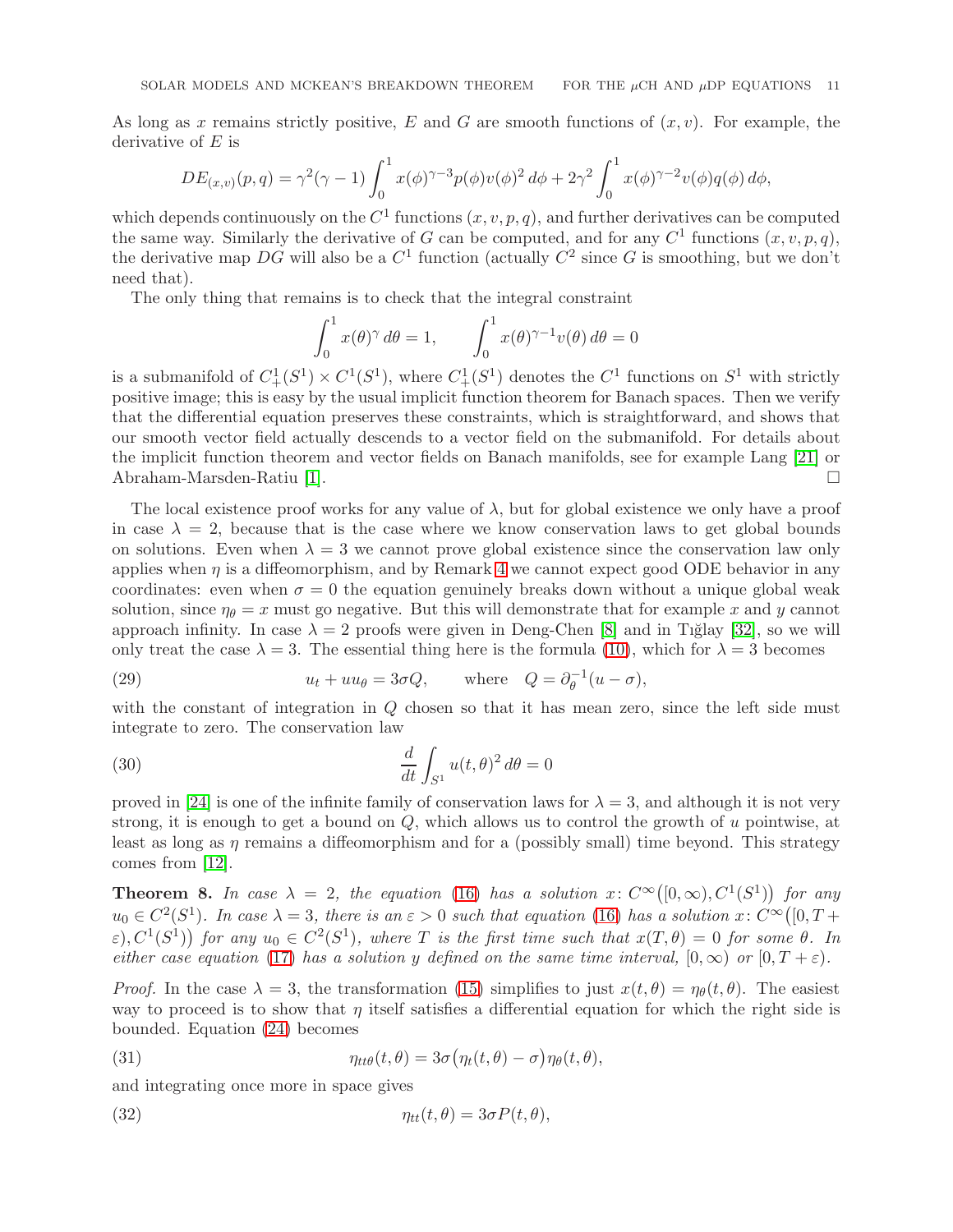where P is essentially a pressure function, related to Q from [\(29\)](#page-10-0) by  $P(t, \theta) = Q(t, \eta(t, \theta))$ . P is defined uniquely by the conditions

$$
P_{\theta}(t,\theta) = (\eta_t(t,\theta) - \sigma)\eta_{\theta}(t,\theta), \qquad \int_{S^1} P(t,\theta)\eta_{\theta}(t,\theta) d\theta = 0.
$$

Suppressing time dependence, we can write P explicitly in terms of  $\eta$  and  $V := \eta_t$  by

$$
P(\eta, V)(\theta) = \int_0^{\theta} \left[ V(\psi) - \sigma \right] [\eta(\psi) - \eta(0)] \eta'(\psi) d\psi - \int_{\theta}^1 \left[ V(\psi) - \sigma \right] [\eta(1) - \eta(\psi)] \eta'(\psi) d\psi.
$$

For periodic  $\eta \in C^2(S^1)$ , this defines a periodic  $C^2$  function P which depends smoothly on  $(\eta, V)$ , since it involves only products and continuous integral operators. Furthermore because there is no composition with  $\eta$ , this still makes sense even if  $\eta$  stops being a homeomorphism.

The  $L^2$  conservation law [\(30\)](#page-10-1), together with the conservation of the mean from [\(4\)](#page-1-1), implies that  $\int_{S^1}(u - \sigma)^2 d\theta$  is constant in time, and in Lagrangian form this becomes

(33) 
$$
\int_{S^1} \left[ V(t,\theta) - \sigma \right]^2 \eta_\theta(t,\theta) d\theta = \int_{S^1} \left[ u_0(\theta) - \sigma \right]^2 d\theta,
$$

which again makes sense even if  $\eta_{\theta}$  is not positive. As long as  $\eta_{\theta}$  remains nonnegative, we obtain from the mean-zero condition the bound

<span id="page-11-0"></span>
$$
\sup_{\theta \in S^1} P(\eta, V)(t, \theta) \le \int_{S^1} |P_{\theta}(t, \theta)| d\theta = \int_{S^1} |V(t, \theta) - \sigma| \eta_{\theta}(t, \theta) d\theta
$$
  

$$
\le \sqrt{\int_{S^1} |V(t, \theta) - \sigma|^2 \eta_{\theta}(t, \theta) d\theta} \sqrt{\int_{S^1} \eta_{\theta}(t, \theta) d\theta} = \sqrt{\int_{S^1} [u_0(\theta) - \sigma]^2 d\theta},
$$

using [\(33\)](#page-11-0) and the fact that  $\eta$  is periodic.

Hence as long as  $\eta_{\theta}$  remains nonnegative, we have that  $P(\eta, V)$  is bounded in the  $C^0$  norm uniformly in time. Equation [\(32\)](#page-10-2) now implies that  $\eta_{tt}$  is uniformly bounded in time, and we conclude that  $V = \eta_t$  grows at most linearly in time (again as long as  $\eta_\theta$  remains nonnegative). Equation [\(31\)](#page-10-3) now implies that  $\eta_{\theta}$  satisfies an estimate of the form

$$
\|\eta_{tt\theta}\|_{C^0} \le (\|u_0\|_{C^0} + Kt)\|\eta_{\theta}\|_{C^0}.
$$

In particular the right side of the differential equation is bounded on all finite time intervals in the space of  $C^1$  diffeomorphisms  $\eta$ . Thus by the usual theory of ODEs in Banach spaces, e.g., Proposition 4.1.22 in [\[1\]](#page-21-5), the solution can be continued for  $\eta \in C^1$  as long as  $\eta_\theta$  remains nonnegative. In particular the local existence theorem gives some small  $\varepsilon > 0$  such that the solution can be continued on the interval  $[0, T + \varepsilon)$ , beyond the time T where  $\eta_{\theta}$  first reaches zero.

Differentiating equation [\(31\)](#page-10-3) in  $\theta$  gives, by the same reasoning, an ordinary differential equation for  $\eta_{\theta\theta}$  with uniform bounds in the supremum norm; hence a  $C^2$  initial condition  $u_0$  leads to a  $C^2$  solution  $\eta$ , and thus a  $C^1$  solution x. The fact that we also have a solution  $y \in C^0$  is now straightforward, since  $y$  satisfies the linear ODE [\(17\)](#page-7-5) with known coefficients in terms of the function  $\overline{x}$ .

This theorem establishes that the only thing that can go wrong with the global solutions of equation [\(13\)](#page-4-2) in the cases  $\lambda = 2$  and  $\lambda = 3$  is that  $\eta_{\theta}$  approaches zero. Significantly, the equation for  $\lambda = 3$  in the form [\(31\)](#page-10-3) depends only on  $\eta$  as a function on  $S^1$  of some smoothness, but not on the fact that  $\eta$  is a diffeomorphism. Hence the local existence result for the ODE holds even when  $\eta_{\theta}$  reaches zero, and we get existence for some (possibly small) time beyond that. The difficulty is that without a global bound on the  $L^2$  energy, we cannot extend this for all time.

Again we note that in the case  $\sigma = 0$  the breakdown is completely understood: when  $\lambda = 3$ , the function  $\eta$  ceases even to be a homeomorphism as  $\eta_{\theta}$  becomes negative, while if  $\lambda = 2$  the fact that  $\eta_{\theta} = x^2$  means that  $\eta_{\theta} \ge 0$  always, so that typically  $\eta$  will remain a homeomorphism.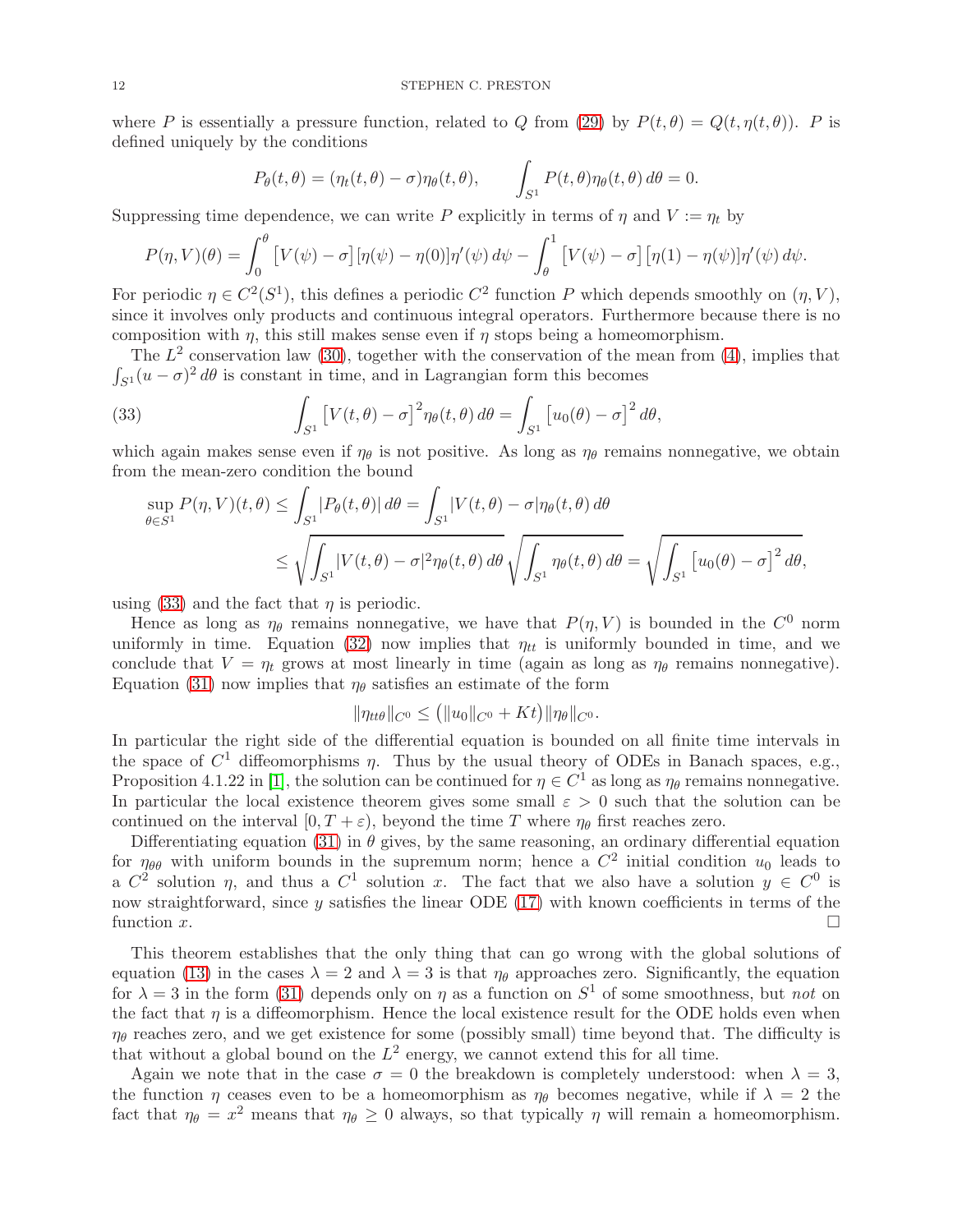Since  $u = \eta_t \circ \eta^{-1}$ , this is the difference between the solution u having shocks where it must cease being continuous, as opposed to steepening where  $u$  remains continuous but its slope may approach infinity due to equation [\(9\)](#page-3-1). For other values of  $\lambda$  things may be much worse: Sarria and Saxton [\[30\]](#page-22-0) showed that for  $\lambda > 5$  or  $\lambda < -1$ , there are solutions for which  $\eta_{\theta}$  approaches either zero or infinity, everywhere at the breakdown time. The reason here is that for  $\lambda = 2$  or  $\lambda = 3$ , the terms in the forcing function  $F$  defined by  $(18)$  are well-controlled in time, while in general there are no good estimates for the growth. In the next section we will see what consequences can be found if we can obtain a global bound on the central force.

### 6. Properties of central force systems with bounded forcing terms

<span id="page-12-0"></span>Bounds for the central force (not necessarily uniform, but with controlled growth in time) are crucial for what comes next. We first record the bounds we can obtain in the cases  $\lambda \in \{2,3\}$ , then derive some consequences that apply to any central force system (not merely those arising from Euler-Arnold equations).

<span id="page-12-1"></span>**Lemma 9.** For  $\lambda = 2$  or  $\lambda = 3$ , the forcing function F given by [\(18\)](#page-7-7) satisfies a bound

$$
\sup_{\theta \in S^1} |F(t, \theta)| \le \begin{cases} K^2 & \lambda = 2 \\ K^2 + Ct & \lambda = 3 \end{cases},
$$

for all time  $t \in [0, T)$  as determined by Theorem [8,](#page-10-4) for some constants K and C depending on the initial data u<sub>0</sub>.

*Proof.* In the case  $\lambda = 3$ , we have already established this in the proof of Theorem [8,](#page-10-4) since there

$$
F(t, \theta) = 3\sigma G(t, \theta),
$$

and  $G = (\eta_t - \sigma)$  grows at most linearly in time because  $\eta_{tt}$  is bounded. In the case  $\lambda = 2$ , the forcing function is given by

$$
F(t,\theta) = \sigma(\eta_t - \sigma) - \frac{1}{4}E(t),
$$

and  $E(t)$  is constant in time for  $\lambda = 2$ , and given by

$$
E(t) = E(0) = \int_{S^1} u'_0(\theta)^2 d\theta.
$$

This implies that  $\int_{S^1} x_t^2 d\theta$  is constant in time, and we thus get a uniform bound for  $(\eta_t - \sigma)$  by the Poincaré inequality, since

$$
\sup_{\theta \in S^1} |\eta_t - \sigma| \le \int_{S^1} |\eta_{t\theta}| \, d\theta = 2 \int_{S^1} |x x_t| \, d\theta \le \int_{S^1} x^2 \, d\theta \int_{S^1} x_t^2 \, d\theta,
$$
  
and the right side is constant in time.

One might hope that a polynomial-in-time bound like this is true for other values of  $\lambda$ ; if it were, the technique of the breakdown proof we will give later would also show the same breakdown phenomenon for all values of  $\lambda$ . Ultimately the only thing we need is that the forcing function grows like a polynomial in time, because it will be less than the exponential decay we get in general from the equation whenever  $\lambda > 1$ . If we could establish any kind of polynomial estimate for the energy  $E(t)$  given by [\(19\)](#page-7-9) for other values of  $\lambda$ , we would obtain the same breakdown result here proved for  $\lambda = 2$  and  $\lambda = 3$ . However the fact that Sarria-Saxton [\[30\]](#page-22-0) showed that the basic breakdown mechanism changes when  $\lambda > 5$  makes clear that this could only be hoped for if  $\lambda \in (1, 5)$ .

The main tools we use to establish breakdown are the following simple result which applies for any ODE for fairly general forcing functions (and thus will apply here for the individual particles  $x(t, \theta), y(t, \theta)$  for each individual  $\theta \in S^1$ . The first lemma gives an upper bound for the solution in terms of the forcing function, while the second establishes that solutions will eventually reach zero if their velocity is sufficiently negative. Our philosophy is that although the forcing function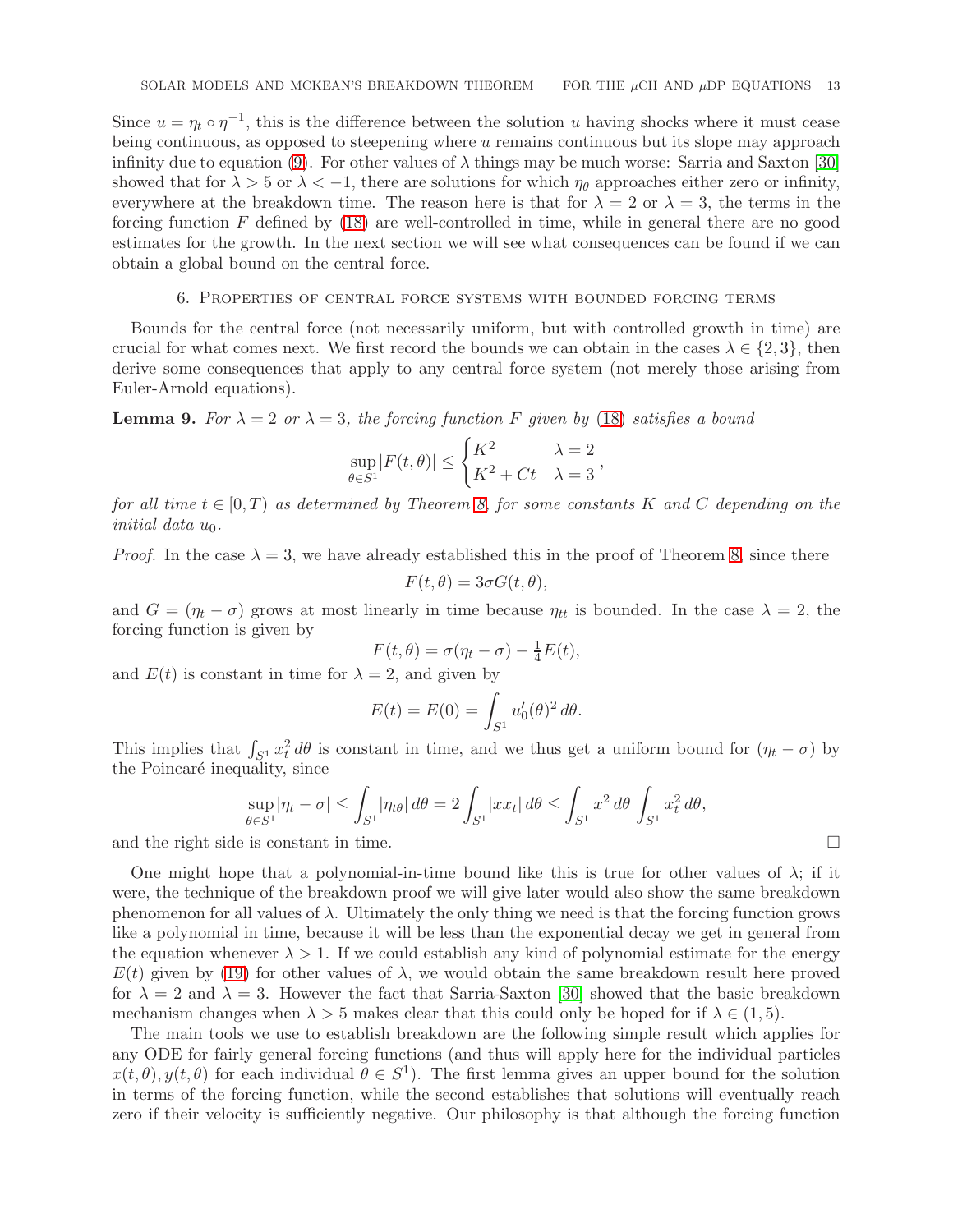depends implicitly and nonlocally on the solution for all values of  $\theta$ , each individual particle feels a force  $F(t)$  that is some given function of time, bounded on finite time intervals, and thus we can treat it as essentially an external force.

<span id="page-13-3"></span>**Lemma 10.** Suppose  $\phi$  satisfies the second-order ODE

<span id="page-13-0"></span>
$$
\phi''(t) = F(t)\phi(t)
$$

on some interval  $[0, T)$ , where T may be infinite, and assume  $F(t) \le f(t)^2$  for some nonnegative differentiable increasing function f.

Then there is a C such that

(34) 
$$
\frac{\phi'(t)}{\phi(t)} \leq C + f(t)
$$

for all  $t \in [0, T)$ .

*Proof.* Define  $R(t) = \phi'(t)/\phi(t)$ . Then R satisfies the Riccati inequality

(35) 
$$
R'(t) = F(t) - R(t)^2 \le f(t)^2 - R(t)^2.
$$

If  $R(t)$  is ever larger than  $f(t)$ , then  $R(t)$  must decrease; thus if  $f(0) < R(0)$ , then  $R(t) < R(0)$ for all time until  $R(t)$  possibly crosses  $f(t)$ . If  $R(t)$  is smaller than  $f(t)$ , then the difference  $Q(t) = f(t) - R(t)$  satisfies

$$
Q'(t) \ge f'(t) + R(t)^2 - f(t)^2 \ge f'(t) + Q(t)^2 - 2f(t)Q(t) \ge -2f(t)Q(t).
$$

In particular if Q is ever positive, it will always be positive. This shows that  $R(t) \leq f(t)$  for all time if it is true for any time. Combining shows that

<span id="page-13-1"></span>
$$
R(t) \le \max\{R(0), f(t)\} \le C + f(t),
$$

which is equivalent to  $(34)$ .

<span id="page-13-2"></span>Lemma 11. Suppose

(36) 
$$
\phi''(t) = F(t)\phi(t)
$$

for some continuous function F on a maximal time interval  $[0,T)$ . If  $\phi(t_0) > 0$  and  $\phi'(t_0)/\phi(t_0)$  is sufficiently negative, then  $\phi(t_*) = 0$  for some  $t_* \in (t_0, T)$ .

*Proof.* Let q denote the solution of  $(36)$  satisfying

$$
g(t_0) = 1,
$$
  $g'(t_0) = 0.$ 

If  $g(t)$  reaches zero in finite time, then by the Sturm comparison theorem,  $\phi(t)$  must also reach zero whenever  $\phi'(t_0)/\phi(t_0) \leq 0$ .

Otherwise  $g(t)$  is always positive, and the general solution of [\(36\)](#page-13-1) is given by

$$
\phi(t) = \phi(t_0)g(t)\Big(1 + C \int_{t_0}^t \frac{d\tau}{g(\tau)^2}\Big), \qquad C = \frac{\phi'(t_0)}{\phi(t_0)}
$$

as can easily be verified by direct substitution. (This is just reduction of order.) The function  $\phi(t)$ will turn negative for some  $t$  as long as

$$
C < -1 / \int_{t_0}^{T} \frac{d\tau}{g(\tau)^2}.
$$

 $\Box$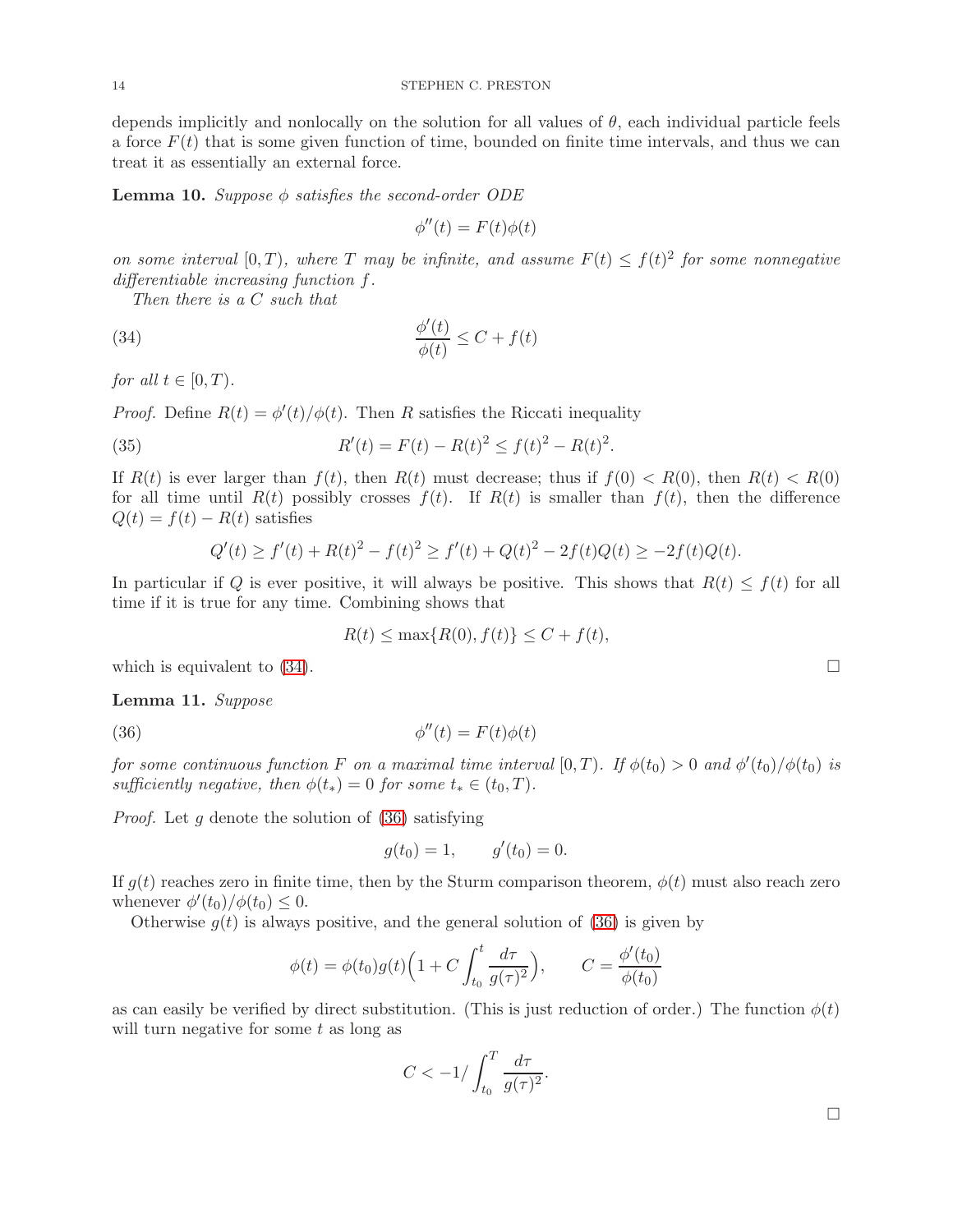The next result tells us about the effect of nonzero angular momentum. It is familiar from basic celestial mechanics: even for a not-too-singular force directed toward the origin, a particle will not reach the origin if there is nonzero angular momentum, while a particle with zero angular momentum will reach the origin in finite time. In our context this will give a lower bound on the radial coordinate  $r = \sqrt{x^2 + y^2}$ , which gives global existence in Theorem [15](#page-15-1) if the angular momentum is never zero.

<span id="page-14-1"></span>**Lemma 12.** Suppose  $(x, y)$  is a planar system satisfying the ODE

(37) 
$$
\ddot{x}(t) = F(t)x(t), \qquad \ddot{y}(t) = F(t)y(t),
$$

where  $F$  is continuous and bounded on  $[0, T]$ . Let

(38) 
$$
\omega_0 = x(0)\dot{y}(0) - y(0)x(0) \quad \text{and} \quad r(t)^2 = x(t)^2 + y(t)^2.
$$

Then if  $\omega_0$  is nonzero,  $r(t)$  cannot reach zero on  $[0, T]$ .

Proof. Conservation of angular momentum ensures that

<span id="page-14-0"></span>
$$
x\dot{y} - y\dot{x} = \omega_0,
$$

so that

$$
\dot{x}^2 + \dot{y}^2 = (x\dot{x} + y\dot{y})^2 + (x\dot{y} - y\dot{x})^2 = \dot{r}^2 + \frac{\omega_0^2}{r^2}.
$$

We then obtain

$$
\frac{d}{dt}\left(\dot{r}^2 + \frac{\omega_0^2}{r^2}\right) = 2(\dot{x}\ddot{x} + 2\dot{y}\ddot{y}) = 2F(t)(x\dot{x} + y\dot{y}) = 2F(t)r(t)\dot{r}(t).
$$

Observe that  $r(t)$  can only be made small if it is decreasing on some interval  $[t_1, t_2]$ , so to get an upper bound on this energy we define

$$
\overline{F} = \max\{-\inf_{0 \le t \le T} F(t), 0\}.
$$

Then  $-F(t) \leq \overline{F}$  for all  $t \in [0, T]$  and  $\overline{F} \geq 0$ , and integrating over  $[t_1, t_2]$  assuming that  $\dot{r}(t) \leq 0$ on  $[t_1, t_2]$  gives

$$
\dot{r}(t_2)^2 + \frac{\omega_0^2}{r(t_2)^2} = \dot{r}(t_1)^2 + \frac{\omega_0^2}{r(t_1)^2} + 2 \int_{t_1}^{t_2} F(t)r(t)\dot{r}(t) dt
$$
  

$$
\leq \dot{r}(t_1)^2 + \frac{\omega_0^2}{r(t_1)^2} + \overline{F}(r(t_1)^2 - r(t_2)^2) \leq \dot{r}(t_1)^2 + \frac{\omega_0^2}{r(t_1)^2} + \overline{F}r(t_1)^2.
$$

In particular we obtain

$$
r(t_2) \ge \frac{|\omega_0|r(t_1)}{\sqrt{r(t_1)^2 \dot{r}(t_1)^2 + \omega_0^2 + \overline{F}r(t_1)^4}},
$$

and in particular  $r(t_2)$  is positive since  $\overline{F}$  is finite by assumption.

There can only be finitely many such intervals where r can decrease on  $[0, T]$  since r can only decrease when either x or  $y$  is decreasing, and a linear differential equation with bounded force coefficient can only have a discrete set of turning points in a compact interval.

Remark 13. Of course, if we allow the forcing function to be something like  $F(t) = -\frac{k^2}{(1-t)^2}$  $\frac{k^2}{(1-t)^2}$ , then the particle can reach zero in finite time. The change of time variable  $s = -\ln(1-t)$  in this case turns each equation in the system [\(37\)](#page-14-0) into

$$
\frac{d^2x}{ds^2} + \frac{dx}{ds} + k^2x = 0,
$$

which will have infinitely many oscillations up to  $t = 1$  if and only if  $k > \frac{1}{2}$ . Thus if  $k > \frac{1}{2}$  the system will spiral around the origin infinitely many times until reaching the origin at  $t = 1$ . For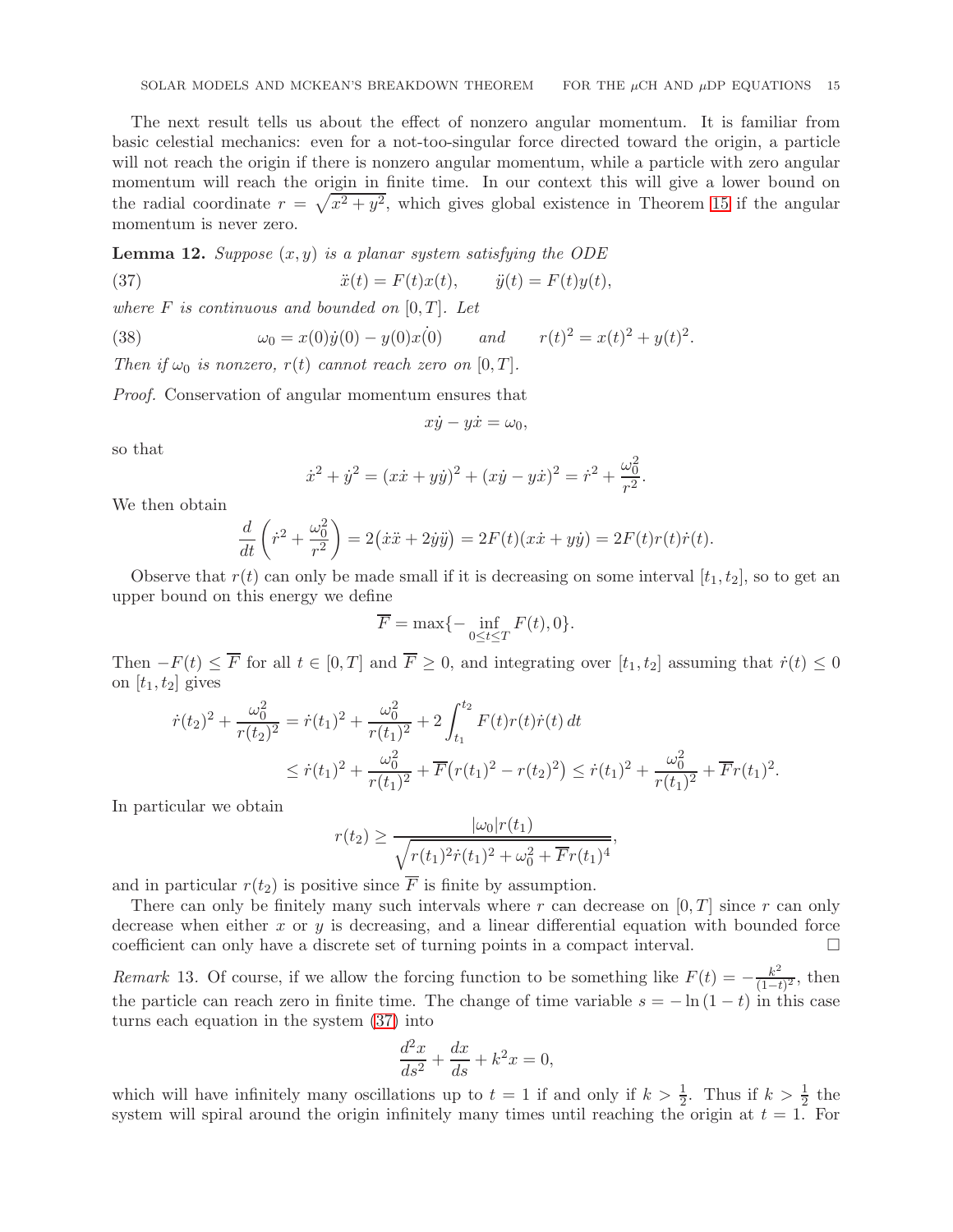bounded  $F(t)$ , things are substantially simpler, but note that we only have reasonable bounds on  $F(t)$  in special cases (in particular  $\lambda = 2$  and  $\lambda = 3$  in the present context).

One further lemma simplifies our considerations, which is the reflection symmetry of the equation [\(1\)](#page-0-2)–[\(3\)](#page-0-1). Note that since  $m(t, \theta) = \sigma - u_{\theta\theta}(t, \theta)$ , and  $u_{\theta\theta}$  must change sign if u is not constant, the condition that m changes sign has somewhat different consequences for the convexity of  $u$  depending on whether  $\sigma$  is positive or negative. However these are illusory, and the following proposition shows that if  $\sigma \neq 0$ , we can assume  $\sigma > 0$  without loss of generality. This proposition is well-known and appears in many places, e.g., in [\[12\]](#page-22-8).

<span id="page-15-2"></span>**Proposition 14.** If  $v(t, \theta) := -u(t, 1 - \theta)$ , with u satisfying [\(1\)](#page-0-2)–[\(3\)](#page-0-1), then v satisfies the equation  $n_t + v n_\theta + \lambda v_\theta n = 0, \qquad n = \mu(v) - v_{\theta\theta}.$ 

Hence any result that applies with  $\sigma = \mu(u) > 0$  also applies to v for  $\mu(v) < 0$ .

*Proof.* Clearly if  $\zeta$  denotes the reflection map  $\zeta(\theta) = 1 - \theta$  on the circle, then  $v := -u \circ \zeta$  satisfies  $v_t = -u_t \circ \zeta$  and  $v_\theta = u_\theta \circ \zeta$ . Thus we get

$$
(\mu - \partial_{\theta}^{2})v = -(\mu - \partial_{\theta}^{2})u \circ \zeta,
$$

so that if  $n = \mu(v) - v_{\theta\theta}$ , we have  $n = -m \circ \zeta$ . This now implies  $n_t = -m_t \circ \zeta$  and  $n_\theta = m_\theta \circ \zeta$ . Thus composing [\(1\)](#page-0-2) with  $\zeta$  gives

$$
0 = m_t \circ \zeta + (u \circ \zeta) (m_\theta \circ \zeta) + \lambda (u_\theta \circ \zeta) (m \circ \zeta)
$$
  
=  $-n_t - v n_\theta + \lambda (v_\theta)(-n) = 0.$ 

This implies that  $(v, n)$  satisfies the same system as  $(u, m)$  in  $(1)$ –[\(3\)](#page-0-1). However since  $\mu(v) = -\mu(u)$ , anything we may prove assuming  $\mu(u) > 0$  will equally apply to v when  $\mu(v) < 0$ .

<span id="page-15-0"></span>In light of Proposition [14,](#page-15-2) we will always assume that  $\sigma > 0$  without loss of generality.

# 7. Proof of Theorem [1](#page-1-0)

First we show that if the momentum is everywhere positive or everywhere negative, then the solution of equations  $(1)$ – $(3)$  exists globally and gives a diffeomorphism. This result is already contained in the original papers [\[17\]](#page-22-7) and [\[24\]](#page-22-4), based on analytic inequalities (and generalized for any value of  $\lambda$  in [\[34\]](#page-22-17)), but our perspective here is different. By Proposition [14,](#page-15-2) we may assume without loss of generality that the initial momentum is strictly positive.

<span id="page-15-1"></span>**Theorem 15.** [Theorem [1,](#page-1-0) "if" case] If  $\lambda = 2$  or  $\lambda = 3$ , and if  $m_0(\theta) = \sigma - u''_0(\theta)$ , with  $\sigma = \mu(u_0)$ , is positive for all  $\theta \in S^1$ , then the solution of [\(1\)](#page-0-2)–[\(3\)](#page-0-1) exists for all time, and the flow  $\eta$  given by [\(6\)](#page-2-2) remains a  $C^2$  diffeomorphism of the circle for all time.

*Proof.* By the definitions [\(15\)](#page-7-6) of x and y, the first time x approaches zero, we must simultaneously have y approaching zero, since

$$
y = -\gamma x_{\theta} + \sigma x \int_0^t x(\tau)^{\gamma} d\tau.
$$

Because  $x$  is positive everywhere until it approaches zero, its minimum is also approaching zero, so that  $x_{\theta}$  is approaching zero at the same time; meanwhile the second term in y approaches zero since x remains bounded and the integral is multiplied by x. Hence the only way  $\eta_{\theta} = x^{\gamma}$  can ever reach zero is if both  $x$  and  $y$  approach zero simultaneously.

Theorem [8](#page-10-4) shows that for  $\lambda = 2$  or  $\lambda = 3$ , the only way the solution can break down is if  $\eta_{\theta}$ reaches zero at some finite time  $T$ , and when this happens we still have at least local existence in  $(x, y)$  coordinates beyond this T. By Lemma [12,](#page-14-1) since  $m_0$  is positive and F is bounded by Lemma [9,](#page-12-1) the quantity  $x(t, \theta)^2 + y(t, \theta)^2$  cannot reach zero on  $[0, T]$ , and we get a contradiction.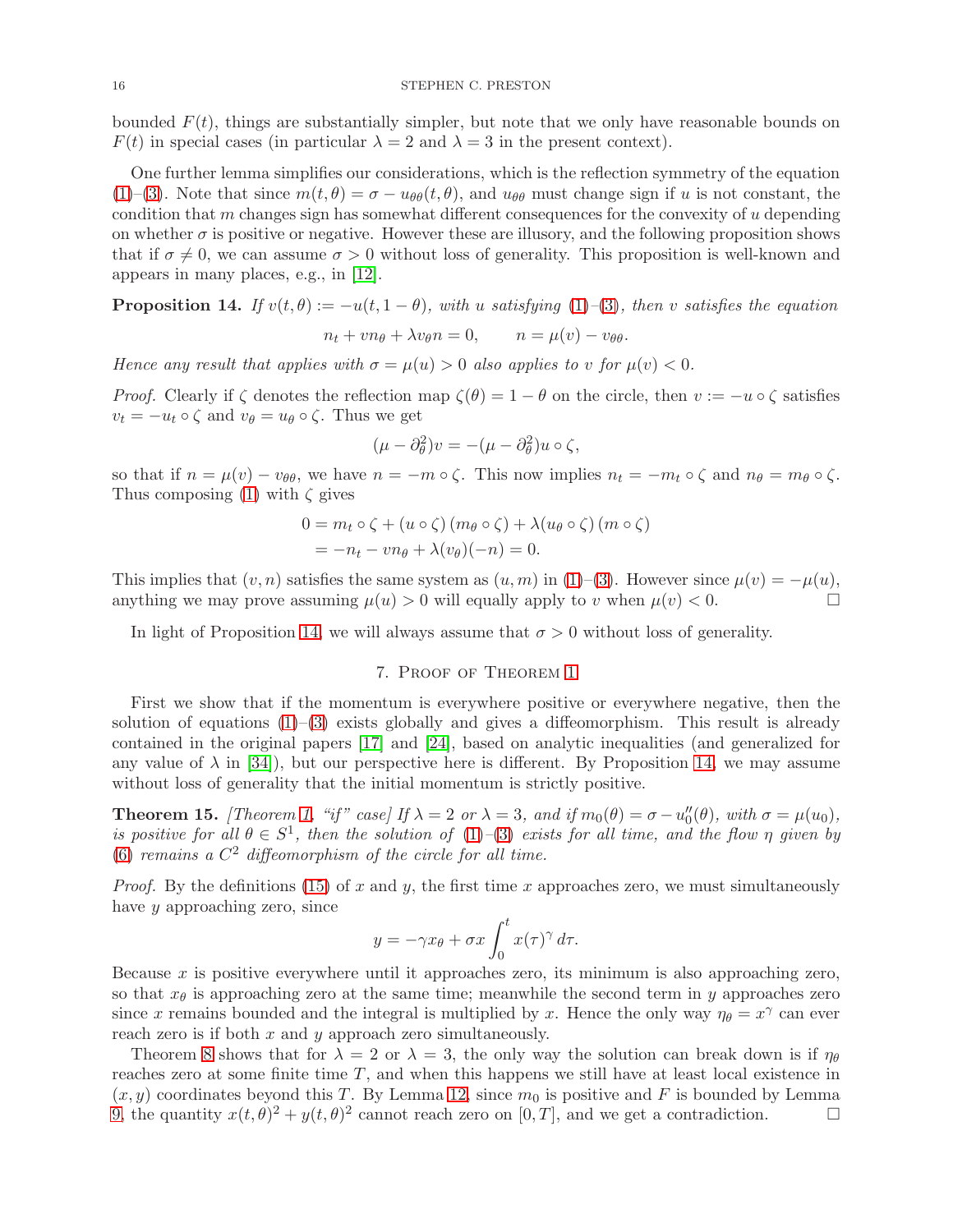Now we consider what happens when the sign of the momentum changes. By Proposition [14,](#page-15-2) we may assume without loss of generality that  $\sigma > 0$ . In this case, the assumption that momentum changes sign means that  $\sigma - u''_0(\theta) < 0$  for some values of  $\theta \in S^1$ , because it would always be true that  $\sigma - u''_0(\theta) > 0$  for some values of  $\theta \in S^1$  (for example when  $u_0$  has a local maximum or minimum). The important thing here becomes  $u''_0(\theta) > \sigma$ , which in particular implies that  $u_0$  is convex on some interval. This leads to a convexity result on the function  $x$ , and it is on this that all our breakdown results depend.

Our strategy will be as follows: we choose points  $a < b < c < d$  such that  $m_0(\theta) < 0$  on  $(a, d)$ : then we establish that

- $x(t, c)$  has an upper bound independent of t in Lemma [16;](#page-16-0)
- $x(t, b)/x(t, c)$  decays like  $e^{-Mt}$  for some  $M > 0$  in Lemma [17;](#page-17-0)
- <span id="page-16-2"></span>• and thus  $x_t(t, a)/x(t, a)$  can be made as small as we want in Lemma [18,](#page-18-0)

and from this we use Lemma [11](#page-13-2) to show that  $x$  must reach zero in finite time. None of the choices of these points actually matter, although optimizing the choice could lead to a better estimate for the breakdown time. All that matters is that a and d are chosen so that  $m_0(\theta) < 0$  on  $(a, d)$ , which we will assume from now on. Essentially all three lemmas rely on the same basic conservation-ofmomentum equation

(39) 
$$
\frac{\partial}{\partial t} \left( \frac{y(t, \theta)}{x(t, \theta)} \right) = \frac{m_0(\theta)}{x(t, \theta)^2},
$$

which is a direct consequence of the equation  $(28)$ . We apply it in three different ways: integrating in time for Lemma [16,](#page-16-0) integrating in both time and space for Lemma [17,](#page-17-0) and integrating in space only for Lemma [18.](#page-18-0) The first two lemmas are basically the same as arguments in the original paper of McKean [\[25\]](#page-22-5), while the third is a new argument. See Figure [2](#page-16-1) for the heuristic in a simple case.



<span id="page-16-1"></span>FIGURE 2. The plots of x, y, and  $x_t/x$  in the Hunter-Saxton case ( $\lambda = 2$  and  $\sigma = 0$ ) with  $u_0(\theta) = 0.1 \sin(2\pi\theta) + 0.04 \cos(4\pi\theta)$  at  $t = 1.4$ , shortly before breakdown. Note that x is increasing on  $(a, d)$ , and y is negative everywhere there, and that  $x_t/x$  is most negative at  $\theta = a$ . In this case  $y_t/y$  is constant, so we have not plotted it.

<span id="page-16-0"></span>**Lemma 16.** Suppose  $\gamma > 0$  and  $\sigma > 0$ , and that x and y satisfy the equations in Theorem [5,](#page-7-8) and thus [\(39\)](#page-16-2). If  $m_0(\theta) \leq 0$  on the interval  $[a, d]$ , then for any time t, the function  $x(t, \theta)$  is increasing in  $\theta$  for  $\theta \in [a, d]$ . As a consequence, we have for any  $c \in [a, d]$  and any  $t \geq 0$  that

<span id="page-16-3"></span>(40) 
$$
x(t,c) \le (d-c)^{-1/\gamma}.
$$

Proof. Integrate [\(39\)](#page-16-2) in time to get

<span id="page-16-4"></span>(41) 
$$
\frac{y(t,\theta)}{x(t,\theta)} = \frac{y(0,\theta)}{x(0,\theta)} + m_0(\theta) \int_0^t \frac{d\tau}{x(\tau,\theta)^2} = -|m_0(\theta)| \int_0^t \frac{d\tau}{x(\tau,\theta)^2},
$$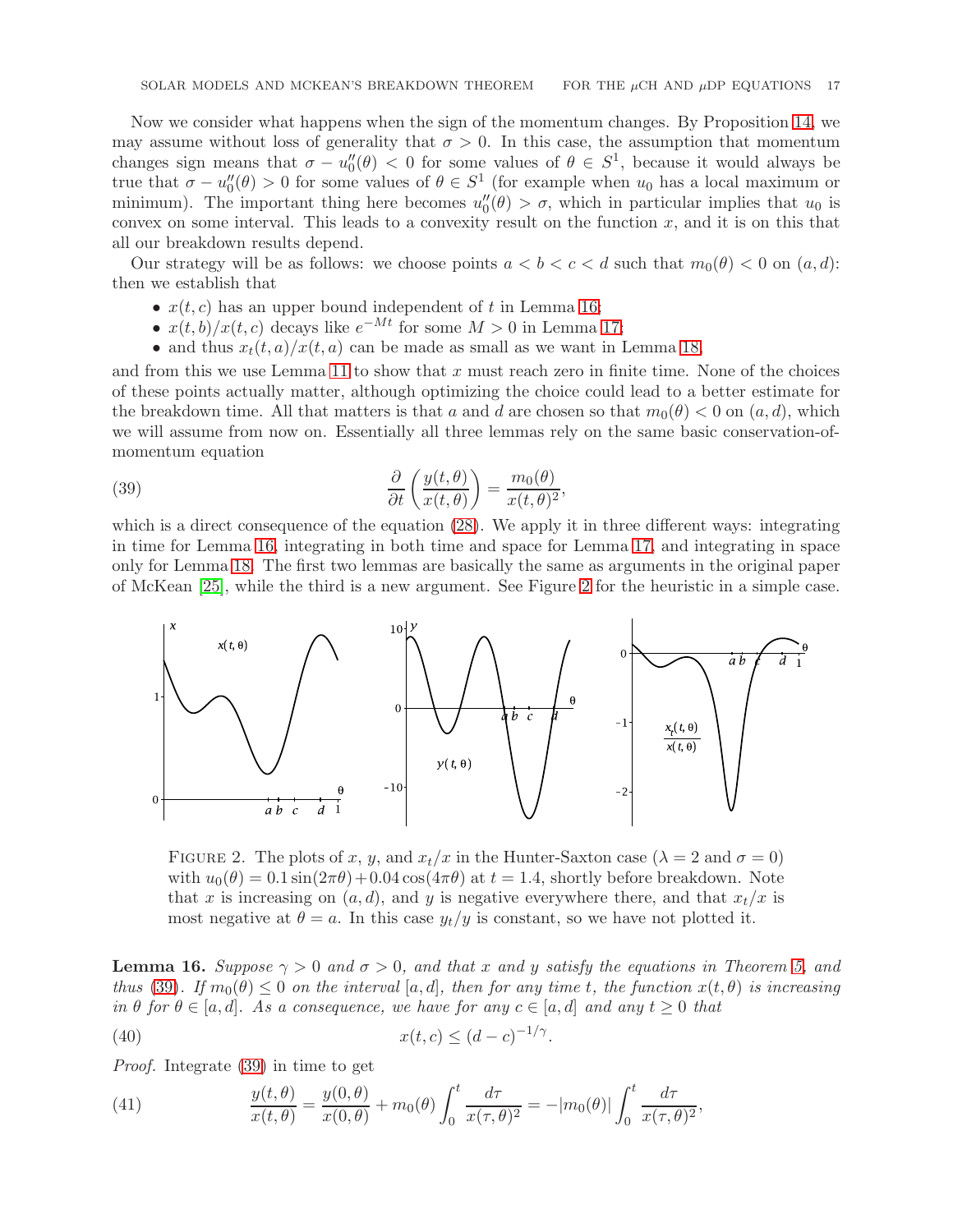for all  $\theta \in [a, d]$ , since  $y(0, \theta) = 0$  everywhere and  $m_0$  is nonpositive by assumption. By the definition  $(15)$  of x and y, we have

<span id="page-17-1"></span>(42) 
$$
-\gamma \frac{x_{\theta}(t,\theta)}{x(t,\theta)} + \sigma \int_0^t x(\tau,\theta)^{\gamma} d\tau = -|m_0(\theta)| \int_0^t \frac{d\tau}{x(\tau,\theta)^2},
$$

and since  $\sigma > 0$  and  $\gamma > 0$  by assumption, we conclude that  $x_{\theta}/x > 0$ , so that x is strictly increasing as long as it remains positive.

The inequality [\(40\)](#page-16-3) comes from formula [\(23\)](#page-7-3). In particular since x is increasing for  $\theta \in [c, d]$ , we have

$$
(d-c)x(t,c)^{\gamma} \le \int_c^d x(t,\theta)^{\gamma} d\theta \le \int_{S^1} x(t,\theta)^{\gamma} d\theta = 1,
$$
  
which implies (40).

The next step is to integrate equation [\(41\)](#page-16-4) over  $\theta \in [b, c]$ , which gives a bound on the logarithm of x. This implies exponential decay in time of  $x(t, b)$ .

<span id="page-17-0"></span>**Lemma 17.** Consider all the same hypotheses as in Lemma [16](#page-16-0) on an interval  $[a, d]$ . Then for any b, c with  $a < b < c < d$ , the function x satisfies

<span id="page-17-3"></span>(43) 
$$
x(t,b) \le x(t,c)e^{-Mt}, \qquad \text{where } M = A\sigma^{\frac{2}{\gamma+2}} \int_b^c |m_0(\theta)|^{\frac{\gamma}{\gamma+2}} d\theta,
$$

and A is a constant depending only on  $\gamma$ .

Proof. We begin with [\(42\)](#page-17-1), in the form

(44) 
$$
\frac{x_{\theta}(t,\theta)}{x(t,\theta)} = \int_0^t \frac{1}{\gamma} \left( \sigma x(\tau,\theta)^{\gamma} + \frac{|m_0(\theta)|}{x(\tau,\theta)^2} \right) d\tau.
$$

Elementary calculus shows that the function

<span id="page-17-2"></span>
$$
x \mapsto \frac{1}{\gamma} \left( \sigma x^{\gamma} + \frac{|m_0|}{x^2} \right)
$$

is minimized among positive x for  $x = \left(\frac{2|m_0|}{\sigma \gamma}\right)^{\frac{1}{\gamma+2}}$ , and the minimum value is

$$
A|m_0|^{\frac{\gamma}{\gamma+2}}\sigma^{\frac{2}{\gamma+2}}, \quad \text{for} \quad A = \left(\frac{2}{\gamma}\right)^{\frac{\gamma}{\gamma+2}}\left(\frac{1}{\gamma} + \frac{1}{2}\right).
$$

In particular since this bound is independent of time, equation [\(44\)](#page-17-2) implies

$$
\frac{\partial}{\partial \theta} \ln x(t, \theta) \geq At\sigma^{\frac{2}{\gamma+2}} |m_0(\theta)|^{\frac{\gamma}{\gamma+2}}.
$$

Integrating from  $\theta = b$  to  $\theta = c$  gives

$$
\ln x(t,c) - \ln x(t,b) \ge Mt,
$$

and exponentiation gives  $(43)$ .

The last step is to use the conservation of angular momentum formula [\(28\)](#page-8-2)

<span id="page-17-4"></span>
$$
xy_t - yx_t = m_0
$$

directly. Dividing through by xy gives

$$
\frac{x_t}{x} = \frac{y_t}{y} - \frac{m_0}{xy}.
$$

Now by Lemma [10,](#page-13-3) since both  $x$  and  $y$  satisfy the same ODE with a bounded forcing function, the quantity  $y_t/y$  is bounded above by the square root of any increasing upper bound for the forcing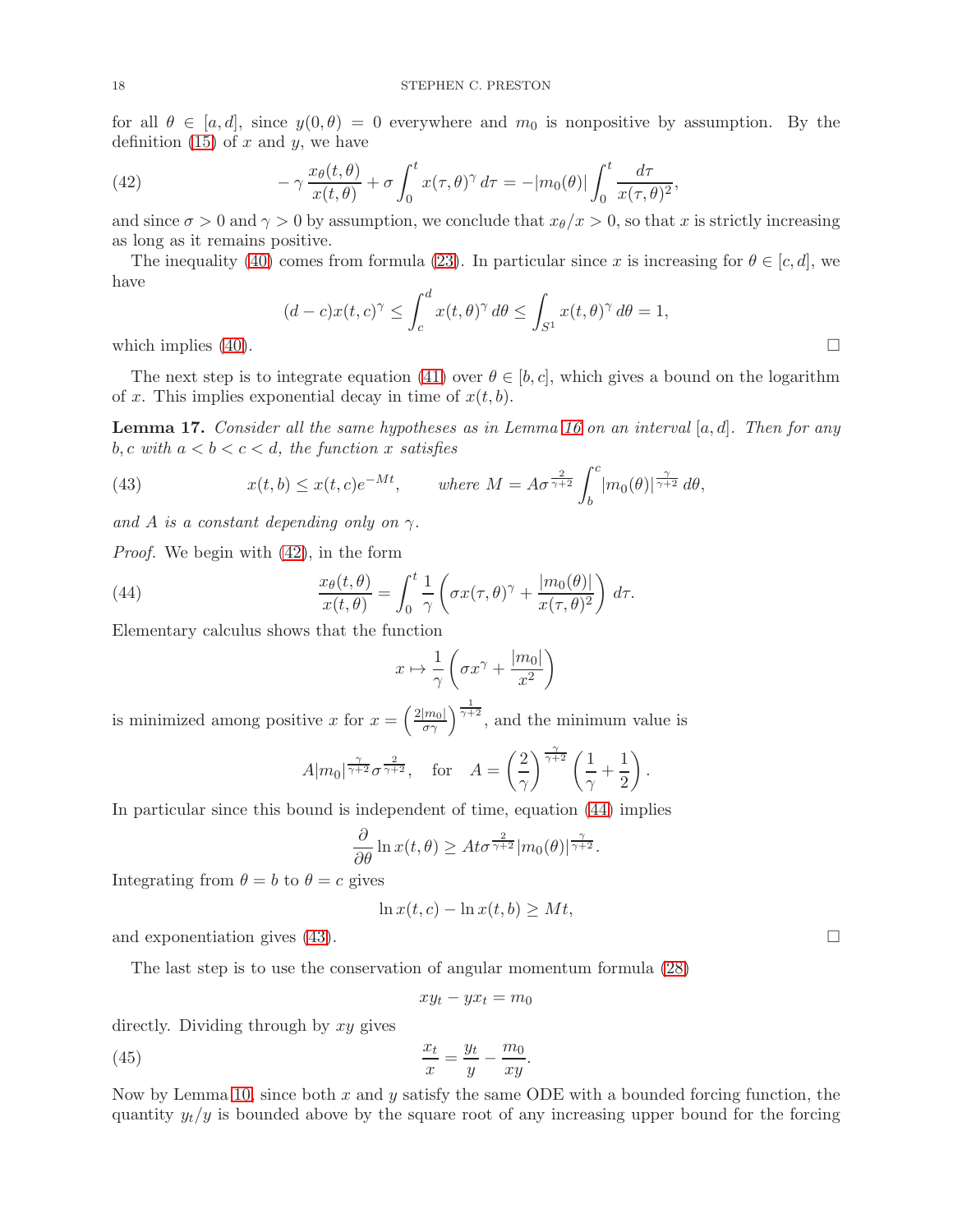function. Meanwhile since y is negative if and only if  $m_0$  is, the other term can be made as large and negative as we want when  $x$  and  $y$  are both small.

<span id="page-18-0"></span>Lemma 18. Consider the same hypotheses as in Lemma [16](#page-16-0) and [17.](#page-17-0) Then

<span id="page-18-3"></span>(46) 
$$
\int_a^b \frac{x_t(t,\theta)}{x(t,\theta)} d\theta \le \int_a^b \frac{y_t(t,\theta)}{y(t,\theta)} d\theta - \frac{N}{x(t,b)^2}, \quad \text{where } N = \frac{2}{\gamma} \left( \int_a^b \sqrt{|m_0(\theta)|} d\theta \right)^2.
$$

*Proof.* Integrating equation [\(45\)](#page-17-4) for  $\theta \in [a, b]$ , we obtain

<span id="page-18-2"></span>
$$
\int_a^b \frac{x_t(t,\theta)}{x(t,\theta)} = \int_a^b \frac{y_t(t,\theta)}{y(t,\theta)} - J,
$$

where  $J$  is the positive quantity

(47) 
$$
J := \int_{a}^{b} \frac{m_0(\theta) d\theta}{x(t, \theta) y(t, \theta)}
$$

We want to establish a lower bound for J.

Since  $m_0$  and y are both negative simultaneously on  $(a, b)$ , the Cauchy-Schwarz inequality implies that

.

(48) 
$$
\left(\int_a^b \sqrt{|m_0(\theta)|} \, d\theta\right)^2 \le \int_a^b \frac{|m_0(\theta)| \, d\theta}{x(t,\theta)|y(t,\theta)|} \int_a^b x(t,\theta)|y(t,\theta)| \, d\theta.
$$

Now by formula [\(15\)](#page-7-6), and using the fact that  $|y| = -y$  on [a, d], we get

<span id="page-18-1"></span>
$$
\int_{a}^{b} x(t,\theta)|y(t,\theta)| d\theta = \gamma \int_{a}^{b} x(t,\theta)x_{\theta}(t,\theta) d\theta - \sigma x(t,\theta)^{2} \int_{0}^{t} x(\tau,\theta)^{\gamma} d\tau d\theta
$$
  

$$
\leq \frac{\gamma}{2} (x(t,b)^{2} - x(t,a)^{2}) \leq \frac{\gamma}{2}x(t,b)^{2}.
$$

Now plug this inequality into  $(48)$  to get that J given by  $(47)$  satisfies

$$
J \ge \frac{2}{\gamma x(t,b)^2} \left( \int_a^b \sqrt{|m_0(\theta)|} \, d\theta \right)^2.
$$
 This then yields (46).

Combining Lemmas [16](#page-16-0)[–18,](#page-18-0) we can now prove the second half of Theorem [1.](#page-1-0) Everything here would in fact work for any value of  $\lambda > 1$ , not just  $\lambda = 2$  or  $\lambda = 3$ , except for the fact that we need a subexponential upper bound for the forcing function in order to use Lemma [10.](#page-13-3)

**Theorem 19.** [Theorem [1,](#page-1-0) "only if" case] Suppose  $\sigma > 0$  and that  $\lambda = 2$  or  $\lambda = 3$ . If the sign of  $m_0 = \sigma - u''_0$  changes on the circle, then  $\overline{C}^2$  solutions of  $(1)-(3)$  $(1)-(3)$  $(1)-(3)$  must break down in finite time, as the Lagrangian flow given by [\(6\)](#page-2-2) ceases to be a diffeomorphism.

*Proof.* Choose any subdivision  $a < b < c < d$  such that  $m_0$  is negative on  $(a, d)$ , and such that  $m_0(a) = 0$ . Lemma [16](#page-16-0) implies that

$$
x(t,c) \le (d-c)^{-1/\gamma}.
$$

Lemma [17](#page-17-0) then implies that

$$
x(t, b) \le x(t, c)e^{-Mt} \le (d - c)^{-1/\gamma}e^{-Mt},
$$

where  $M > 0$  is given by equation [\(43\)](#page-17-3). Applying Lemma [18](#page-18-0) then gives

$$
\int_a^b \frac{x_t(t,\theta)}{x(t,\theta)} d\theta \le \int_a^b \frac{y_t(t,\theta)}{y(t,\theta)} d\theta - N(d-c)^{2/\gamma} e^{2Mt},
$$

where  $N > 0$  is given by [\(46\)](#page-18-3).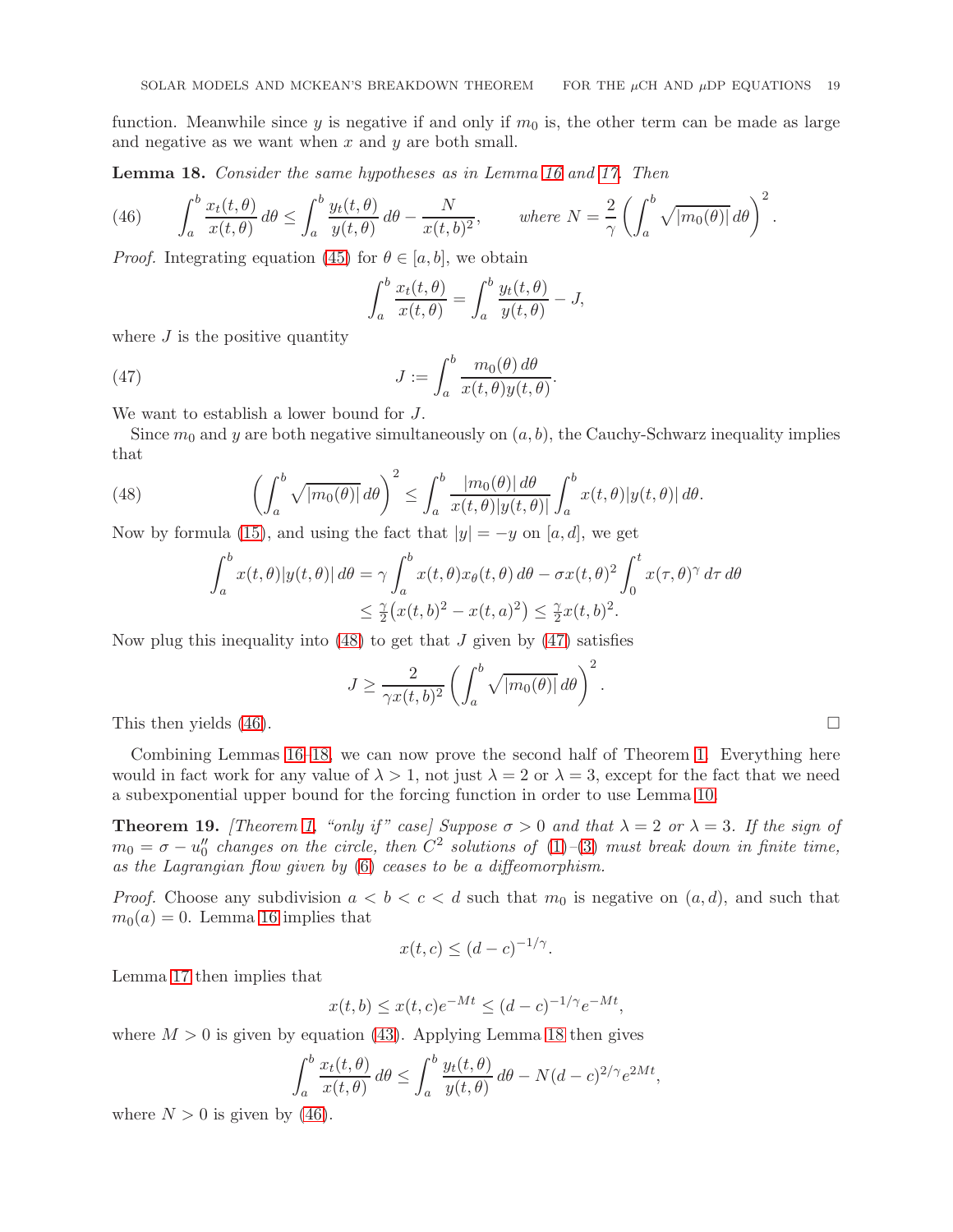Since y satisfies the equation  $y_{tt}(t, \theta) = F(t, \theta)y(t, \theta)$  by Theorem [5,](#page-7-8) the quantity  $y_t/y$  is bounded above by an estimate of the form

(49) 
$$
\frac{y_t(t,\theta)}{y(t,\theta)} \leq C(\theta) + f(t,\theta),
$$

where  $f(t, \theta)$  is any positive increasing function satisfying  $F(t, \theta) \leq f(t, \theta)^2$  for all t and  $\theta$ , as in Lemma [10.](#page-13-3) If  $\lambda = 2$  or  $\lambda = 3$ , we can use Proposition [9](#page-12-1) to see that  $f(t, \theta)$  grows at most polynomially in time, for each value of  $\theta$ , and this implies by Lemma [10](#page-13-3) that  $y_t(t, \theta)/y(t, \theta)$  grows at most polynomially in time. Integrating over the interval  $\theta \in [a, b]$  still gives polynomial growth in time, and this implies that our estimate takes the form

$$
\int_a^b \frac{x_t(t,\theta)}{x(t,\theta)} d\theta \le P(t) - N(d-c)^{2/\gamma} e^{2Mt},
$$

where  $P(t)$  is a function growing at most like a power of t. Since the exponential term eventually dominates, we see that we can make the integral

$$
\int_{a}^{b} \frac{x_t(t, \theta)}{x(t, \theta)} d\theta
$$

as small as we want, which also implies that for some  $\theta \in [a, b]$ , the quantity  $x_t(t, \theta)/x(t, \theta)$  can be made as small as desired. For such  $\theta$ , Lemma [11](#page-13-2) implies that  $x(t, \theta)$  must reach zero in finite time. Of course, since  $x(t, \cdot)$  is increasing on [a, d], the smallest value must occur at  $\theta = a$ , when the sign of  $m_0$  changes from positive to negative.

# 8. OUTLOOK

<span id="page-19-0"></span>The general principle that  $m_0 > 0$  or  $m_0 < 0$  everywhere implies global existence of classical solutions for solutions of [\(1\)](#page-0-2) is established in Tiglay-Vizman [\[34\]](#page-22-17) as long as the definition of m in terms of u that replaces  $(2)$  involves at least two derivatives of u. In many situations of interest, the operator m has mean zero for all u, and so it is impossible for  $m_0$  to have a constant sign; thus we would expect all classical solutions to break down in finite time. As an example we return to the Okamoto-Sakajo-Wunsch equation [\[28\]](#page-22-18), given by [\(1\)](#page-0-2) where  $m = H u_{\theta}$ , for which m integrates to zero, and it is impossible to have  $m_0$  positive or negative everywhere. (On the real line the situation is different, but our periodic context forecloses such possibilities.)

The following construction was presented in [\[3\]](#page-21-6) in the case  $\lambda = 2$ , but most things work the same way for any value of  $\lambda$ . Breakdown for all solutions in the case  $\lambda = 2$  was given in [\[29\]](#page-22-24), while breakdown for all positive  $\lambda$  with  $u_0$  odd was given by Castro-Cordóba [\[4\]](#page-21-7). For  $\lambda > 0$ , all solutions break down in finite time, while for  $\lambda < 0$  the solution is much more complicated and unknown in general (particularly in the most important case  $\lambda = -1$ , the De Gregorio equation). For the state of the art on global existence and breakdown for such equations, see Chen [\[5\]](#page-21-8) for the periodic case, Elgindi-Jeong [\[10\]](#page-22-25) for the nonperiodic case, and references in both.

**Proposition 20.** Suppose u and m satisfy [\(1\)](#page-0-2) with momentum defined by  $m = Hu_{\theta}$ , i.e., the modified Constantin-Lax-Majda equation. Define the transformation

(50) 
$$
x = \eta_{\theta}^{\lambda/2} \cos \psi, \qquad y = \eta_{\theta}^{\lambda/2} \sin \psi,
$$

where  $\psi$  is defined by

(51) 
$$
\psi(t,\theta) = \frac{\lambda m_0(\theta)}{2} \int_0^t \frac{d\tau}{\eta_{\theta}(\tau,\theta)^{\lambda}}
$$

Then  $(x, y)$  satisfy a solar model of the form

<span id="page-19-1"></span>
$$
x_{tt}(t,\theta) = -\frac{\lambda}{2}F(t,\eta(t,\theta))x(t,\theta), \qquad y_{tt}(t,\theta) = -\frac{\lambda}{2}F(t,\eta(t,\theta))y(t,\theta),
$$

.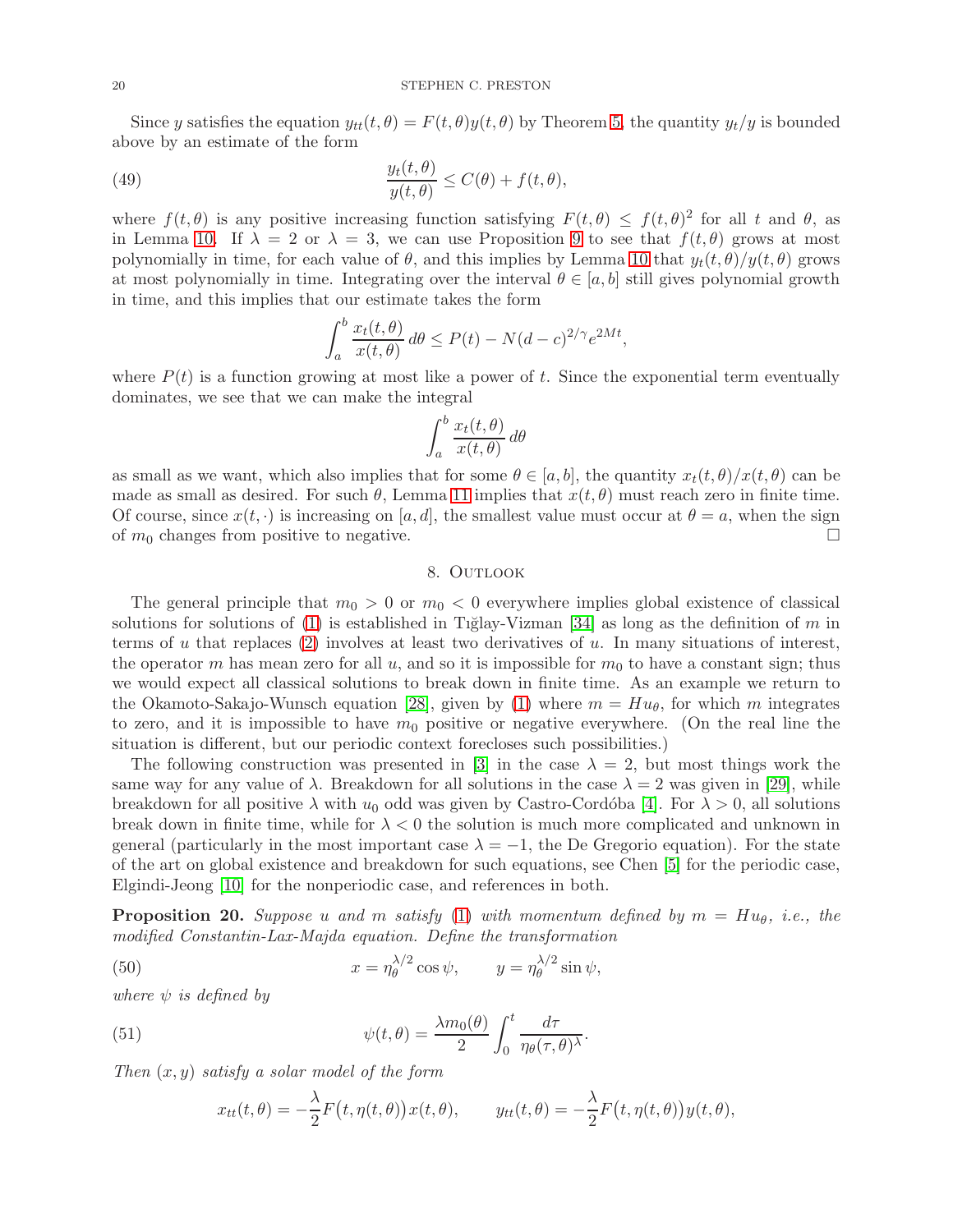where  $F(t, \theta)$  is always positive.

Proof. As in [\[3\]](#page-21-6), we start with

(52) 
$$
m_t + um_\theta + \lambda u_\theta m = 0, \qquad m = Hu_\theta,
$$

and applying the Hilbert transform gives

<span id="page-20-1"></span>
$$
u_{t\theta} + uu_{\theta\theta} - \frac{\lambda}{2}(m^2 - u_\theta^2) = -F, \qquad F = -uu_{\theta\theta} - H(uHu_{\theta\theta}),
$$

using the product identity. For any  $u$ , the function F is positive at every point, as shown in [\[3\]](#page-21-6). In Lagrangian form using  $(6)$ ,  $(7)$ , and  $(9)$ , this becomes

$$
\frac{\partial}{\partial t}\left(\frac{\eta_{t\theta}}{\eta_{\theta}}\right) + \frac{\lambda}{2}\left(\frac{\eta_{t\theta}}{\eta_{\theta}}\right)^2 = \frac{\lambda}{2}\frac{m_0^2}{\eta_{\theta}^{2\lambda}} - F(t,\eta).
$$

The transformation  $\rho = \eta_{\theta}^{\lambda/2}$  $\theta$ <sup> $\gamma$ </sup> turns this into the Ermakov-Pinney-type equation

(53) 
$$
\rho_{tt} = \frac{\lambda^2}{4} \frac{m_0^2}{\rho^3} - \frac{\lambda}{2} F \rho.
$$

The usual theory of the Ermakov-Pinney equation shows how to linearize [\(53\)](#page-20-0): we define functions  $x = \rho \cos \psi$  and  $y = \rho \sin \psi$  for some function  $\psi$ , and we easily compute that

<span id="page-20-0"></span>
$$
x_{tt} = -\frac{\lambda}{2} Fx \quad \text{and} \quad y_{tt} = -\frac{\lambda}{2} Fy
$$

is satisfied if and only if  $\psi$  satisfies

$$
\rho \psi_{tt} + 2\rho_t \psi_t = 0.
$$

Integrating this in time gives equation [\(51\)](#page-19-1).

This formulation makes it obvious that if  $\lambda > 0$ , the force is attracting, and zero angular momentum with  $y(0, \theta) = 0$  and  $x_t(0, \theta) < 0$  implies  $\rho(t, \theta)$  reaches zero in finite time. Hence  $\eta_{\theta}$ does as well. (There is always such a  $\theta \in S^1$  by the Hopf Lemma; see [\[29\]](#page-22-24).)

If  $\lambda < 0$ , the effective force in the solar model becomes repulsive. The singular condition for  $\lambda < 0$  is no longer that  $\eta_{\theta} \to 0$ , but rather that  $\eta_{\theta} \to \infty$ . This again translates into  $\rho \to 0$ . (This corresponds to  $u_{\theta}$  approaching positive infinity rather than negative infinity.) It is still possible that the particle can approach the origin, but it needs to have both zero angular momentum and a sufficiently negative velocity pointing toward the origin to counteract the repulsive force.

We give a simple example of a bound that is straightforward in the solar model.

<span id="page-20-2"></span>**Corollary 21.** Suppose  $\lambda = -1$  and u and m satisfy [\(52\)](#page-20-1). If  $\theta \in S^1$  is such that  $m_0(\theta) \neq 0$ , then

(54) 
$$
\eta_{\theta}(t,\theta) \leq 1 + \frac{u'_0(\theta)^2}{m_0(\theta)^2}
$$

for every  $t \geq 0$  as long as the solution exists.

*Proof.* In case  $\lambda = -1$ , equation [\(53\)](#page-20-0) takes the form

$$
\rho_{tt} = \frac{m_0^2}{4\rho^3} + \frac{1}{2} F \rho.
$$

Positivity of F means that  $\rho_{tt}$  is strictly positive, and this implies that while  $\rho$  may possibly decrease on some interval  $[0, t_0]$ , it must eventually increase, and once it begins to increase it must continue.

If for some  $\theta$  we know that  $\rho(t, \theta)$  is decreasing on [0, t<sub>0</sub>] and increasing for  $t > t_0$ , then we compute (at fixed  $\theta$ ) that

$$
\frac{d}{dt}\left(\rho_t^2 + \frac{m_0^2}{4\rho^2}\right) = 2\rho_t \rho_{tt} - \frac{m_0^2 \rho_t}{2\rho^3} = F \rho \rho_t.
$$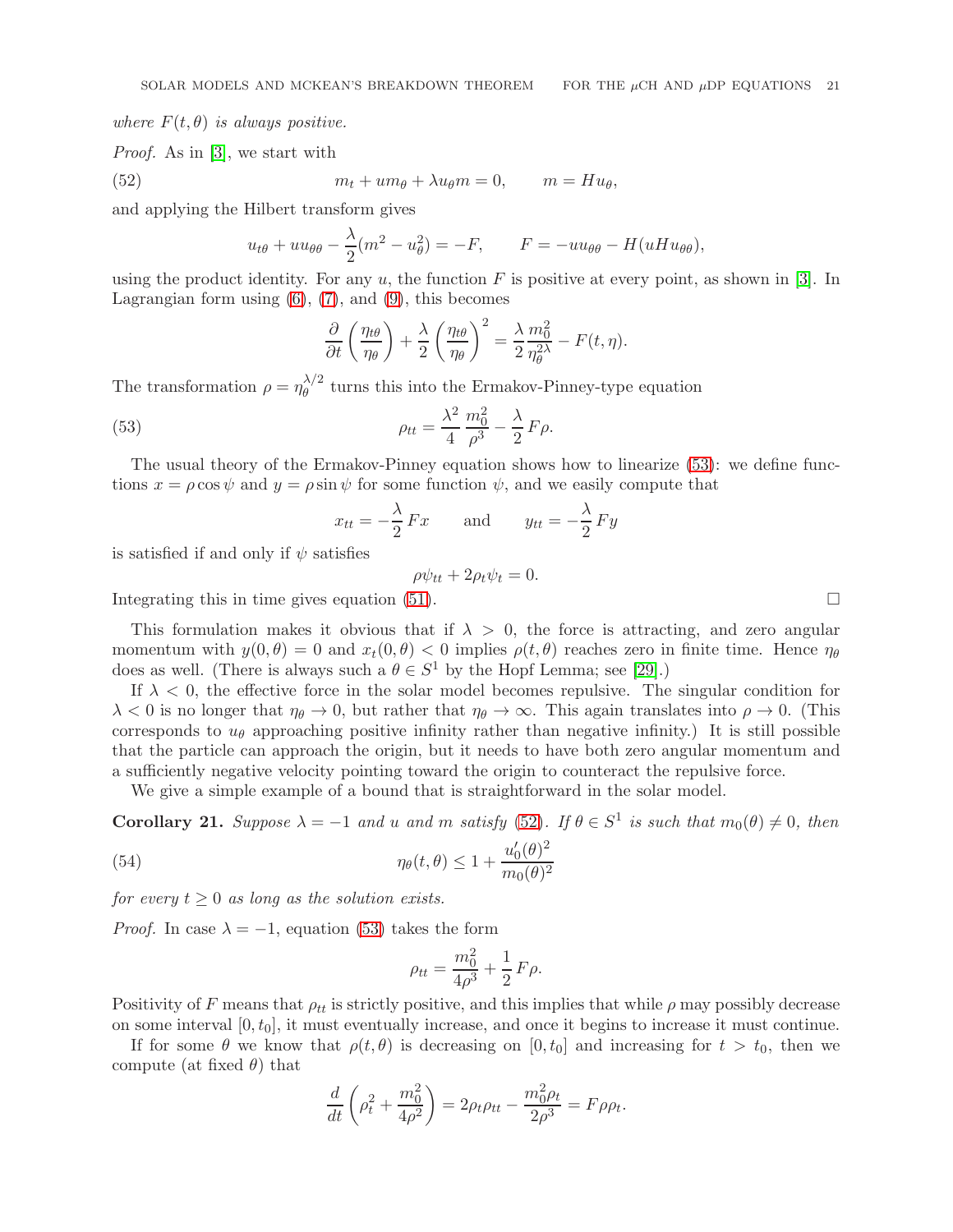On  $[0, t_0]$  the right side is nonpositive, and we obtain

$$
\rho_t(t_0,\theta)^2 + \frac{m_0(\theta)^2}{4\rho(t_0,\theta)^2} \le \rho_t(0,\theta)^2 + \frac{m_0(\theta)^2}{4\rho(0,\theta)^2} = \frac{u'_0(\theta)^2 + m_0(\theta)^2}{4}.
$$

In particular we have

$$
\rho(t_0, \theta)^2 \ge \frac{m_0(\theta)^2}{u'_0(\theta)^2 + m_0(\theta)^2}.
$$

Since  $\rho$  must continue to increase for  $t \geq t_0$ , this is indeed the minimum possible value of  $\rho(t, \theta)$  on the maximum time interval of existence.

Since  $\eta_{\theta} = \frac{1}{\rho^2}$  $\frac{1}{\rho^2}$ , we conclude that  $\eta_\theta$  is bounded above by

$$
\eta_{\theta}(t,\theta) \le \eta_{\theta}(t_0,\theta) = \frac{1}{\rho(t_0,\theta)^2} \le 1 + \frac{u'_0(\theta)^2}{m_0(\theta)^2},
$$

on the maximum time interval of existence.

Obviously Corollary [21](#page-20-2) is only useful when  $m_0(\theta) \neq 0$ , and by definition of our momentum operator  $m = Hu_{\theta}$ , there will certainly be points where  $m_0 = 0$ . However such estimates could be useful for estimating the forcing function  $F$ , which depends nonlocally on our variables. (Note that bounds on F were derived in  $[29]$ .) We leave further analysis for future research, but the point is that the general framework here relates a family of Euler-Arnold-type PDEs to a well-understood central force system, which makes some phenomena regarding breakdown or global existence easier to intuitively understand.

The reason this approach works is because the equations are "nearly" linear in terms of the variable  $\eta_{\theta}$ . Of course the coefficients of this equation depend on  $\eta_{\theta}$ , and a transformation may eliminate some of this dependence (e.g., quadratic terms like  $\eta_{t\theta}^2/\eta_{\theta}^2$  can be eliminated by a power transformation). This is due to the fact that  $\eta$  satisfies some kind of geodesic equation of the form  $\eta_{tt} + \Gamma(\eta; \eta_t, \eta_t) = 0$  for some Christoffel map Γ, which is bilinear and symmetric in the last two variables but typically depends in a complicated way on the first. Differentiating this with respect to any parameter leads to the Jacobi equation for the variation. In infinite dimensions the spatial variable  $\theta$  itself can always be treated as this variational parameter, so that  $\eta_{\theta}$  always satisfies the Jacobi equation. The coefficients and covariant derivative here depend on  $\eta$  (and thus indirectly on  $\eta_{\theta}$ ), so we cannot view this as a true linear equation, but if the curvature is bounded or wellunderstood, this equation may be easy to analyze. These are the situations we have studied here. The fact that equation [\(1\)](#page-0-2) applies to many situations of continuum mechanics suggests that this technique may produce new insights that are not obvious from direct PDE techniques.

The author states that there is no conflict of interest. No data was produced for this paper.

### <span id="page-21-0"></span>**REFERENCES**

- <span id="page-21-5"></span>[1] R. Abraham, J.E. Marsden, and T. Ratiu, Manifolds, tensor analysis, and applications, second edition, Springer-Verlag, New York, 1988.
- <span id="page-21-6"></span><span id="page-21-1"></span>[2] V. Arnold and B. Khesin, Topological nethods in hydrodynamics, second edition, Springer-Verlag, New York, 2021.
- [3] M. Bauer, B. Kolev, and S.C. Preston, Geometric investigations of a vorticity model equation, J. Differential Equations, 260 no. 1, pp. 478–516 (2016).
- <span id="page-21-7"></span>[4] A. Castro and D. Córdoba. Infinite energy solutions of the surface quasi-geostrophic equation, Adv. Math., 225 no. 4, pp. 1820–1829 (2010).
- <span id="page-21-8"></span><span id="page-21-3"></span>[5] J. Chen, On the regularity of the De Gregorio model for the 3D Euler equations, [arXiv:2107.04777](http://arxiv.org/abs/2107.04777) (2021).
- [6] A. Constantin and B. Kolev, On the geometric approach to the motion of inertial mechanical systems, J. Phys. A: Math. Gen. 35, pp. R51–R79 (2002).
- <span id="page-21-2"></span>[7] S. De Gregorio, On a one-dimensional model for the three-dimensional vorticity equation, J. Stat. Phys. 59, pp. 1251–1263 (1990).
- <span id="page-21-4"></span>[8] X. Deng and A. Chen, *Global weak conservative solutions of the*  $\mu$ *-Camassa-Holm equation*, Bound. Value Probl. 2020 no. 33 (2020).